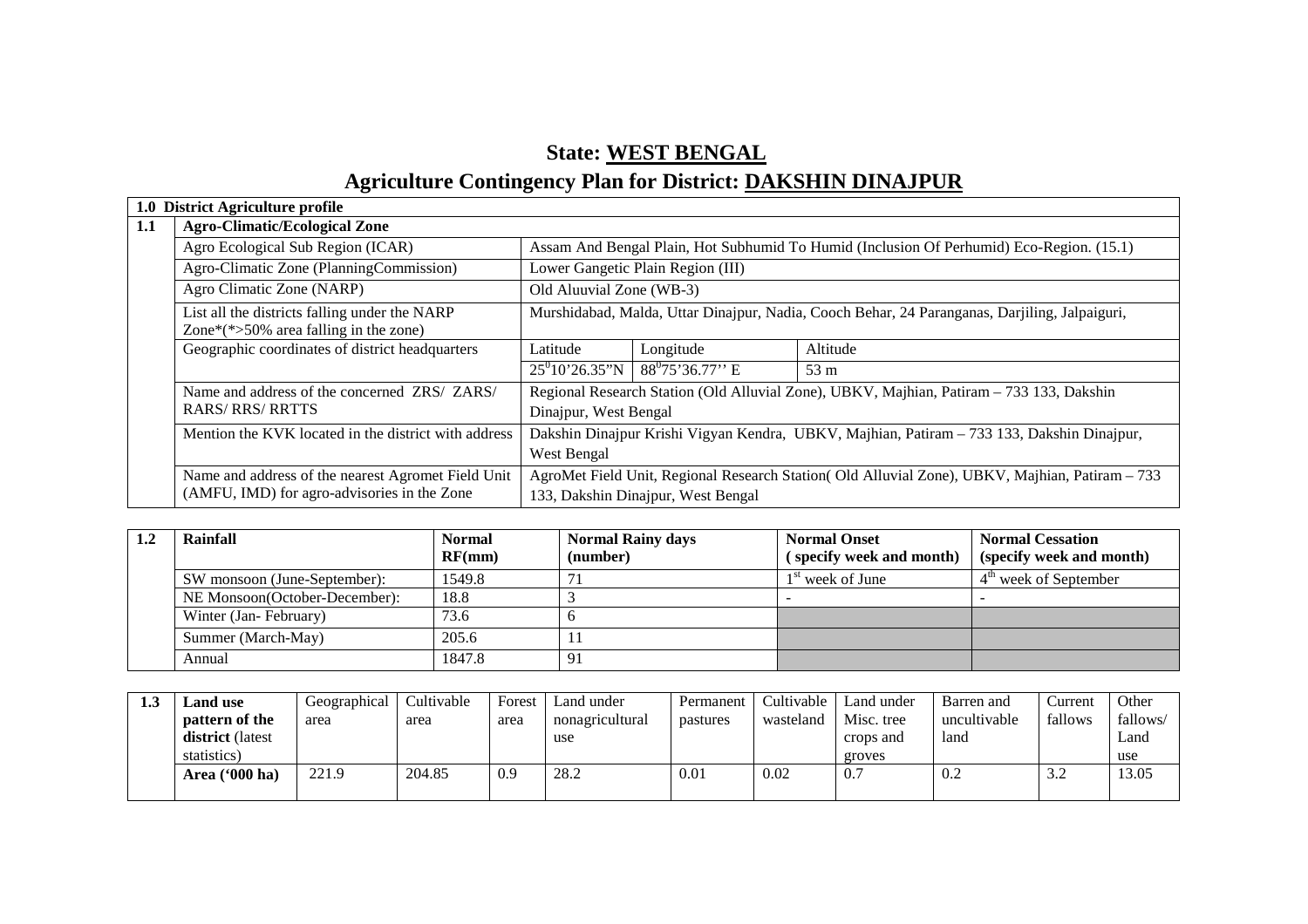| 1.4 | Major Soils (common names like red | Area ('000 ha) | Percent (%) of total geographical area |
|-----|------------------------------------|----------------|----------------------------------------|
|     | sandy loam deep soils (etc.,)*     |                |                                        |
|     | Very deep Clay loam soils          | 54.3           | 24.5                                   |
|     | Deep Clay soils                    | 42.9           | 19.3                                   |
|     | Deep Loamy soils                   | 29.9           | 13.5                                   |
|     | Sandy soils                        | 26.7           | 12.0                                   |
|     | Sandy loam soils                   | 21.8           | 9.8                                    |

| 1.3 | <b>Agricultural land use</b> | Area ('000 ha) | Cropping intensity % |
|-----|------------------------------|----------------|----------------------|
|     | Net sown area                | 188.6          | 176                  |
|     | Area sown more than once     | 143.3          |                      |
|     | Gross cropped area           | 331.9          |                      |

| 1.6 | <b>Irrigation</b>              |                 | Area ('000 ha)           |                                    |  |  |  |  |
|-----|--------------------------------|-----------------|--------------------------|------------------------------------|--|--|--|--|
|     | Net irrigated area             | 82.54           |                          |                                    |  |  |  |  |
|     | Gross irrigated area           | 135.23          | 93.08                    |                                    |  |  |  |  |
|     | Rainfed area                   |                 |                          |                                    |  |  |  |  |
|     | <b>Sources of Irrigation</b>   | Number          | Area ('000 ha)           | Percentage of total irrigated area |  |  |  |  |
|     | Canals                         | N <sub>il</sub> | $\blacksquare$           |                                    |  |  |  |  |
|     | Tanks                          | 10756           | 10.36                    | 11.2                               |  |  |  |  |
|     | Open/Dug wells                 | 125             | 0.04                     | 0.004                              |  |  |  |  |
|     | Bore wells/Shallow tube well   | 25095           | 53.3                     | 57.8                               |  |  |  |  |
|     | Lift irrigation schemes        | 256             | 22.4                     | 24.34                              |  |  |  |  |
|     | Micro-irrigation               | Nil             | $\overline{\phantom{a}}$ |                                    |  |  |  |  |
|     | Other sources (Deep Tube well) | 167             | 5.5                      | 5.9                                |  |  |  |  |
|     | <b>Total Irrigated Area</b>    |                 | 92.00                    |                                    |  |  |  |  |
|     | Pump sets                      | ۰               |                          |                                    |  |  |  |  |
|     | No. of Tractors                | ۰               |                          |                                    |  |  |  |  |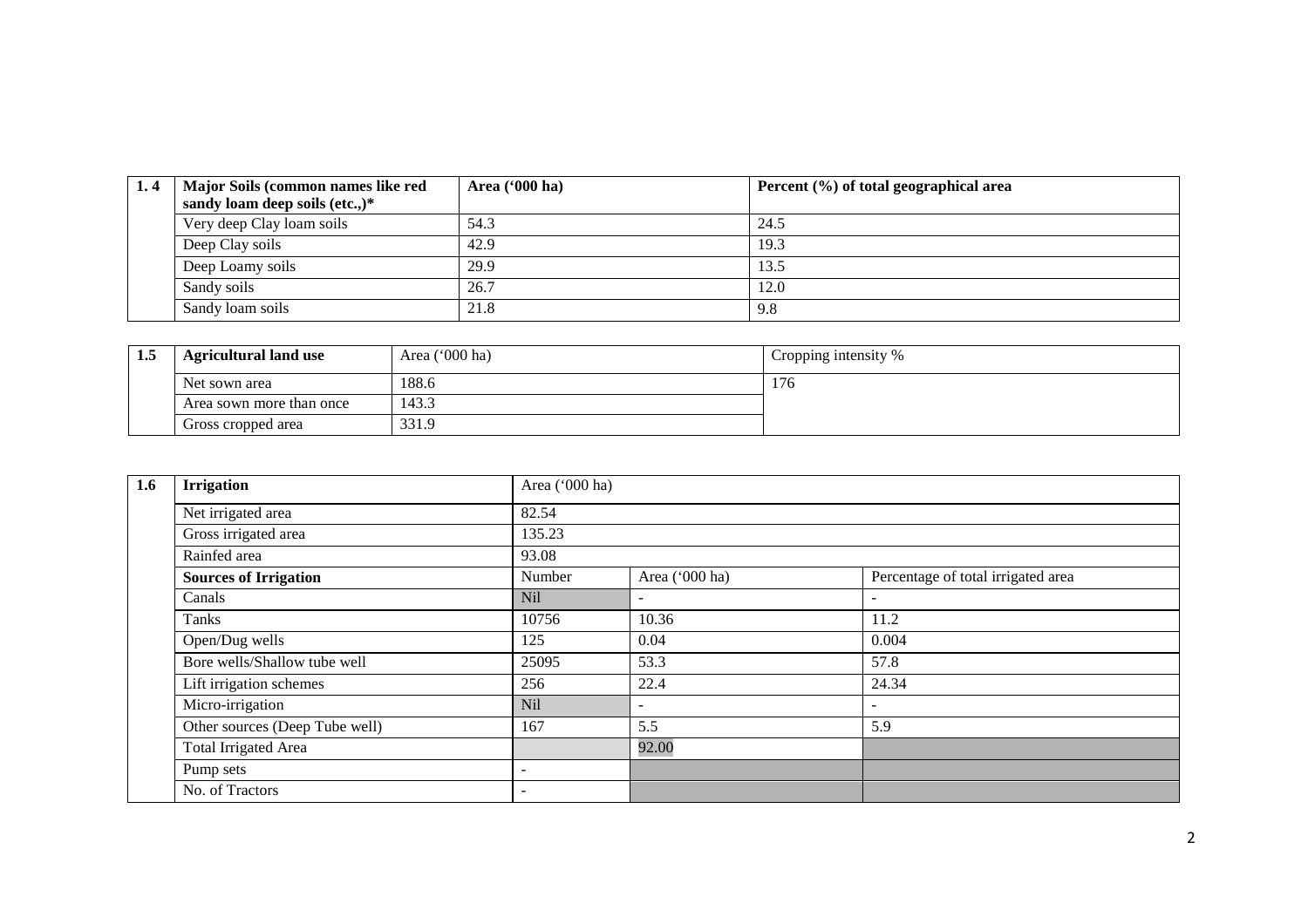| Groundwater availability and use* (Data<br>source: State/Central Ground water                                 | No. of blocks/<br>Tehsils | $(\%)$ area | Quality of water (specify the problem such as<br>high levels of arsenic, fluoride, saline etc) |  |  |  |
|---------------------------------------------------------------------------------------------------------------|---------------------------|-------------|------------------------------------------------------------------------------------------------|--|--|--|
| <b>Department</b> / <b>Board</b> )                                                                            |                           |             |                                                                                                |  |  |  |
| Over exploited                                                                                                |                           |             |                                                                                                |  |  |  |
| Critical                                                                                                      |                           |             |                                                                                                |  |  |  |
| Semi-critical                                                                                                 |                           |             |                                                                                                |  |  |  |
| Safe                                                                                                          | All blocks                |             |                                                                                                |  |  |  |
| Wastewater availability and use                                                                               |                           |             |                                                                                                |  |  |  |
| Ground water quality                                                                                          |                           |             |                                                                                                |  |  |  |
| *over-exploited: groundwater utilization > 100%; critical: $90-100\%$ ; semi-critical: $70-90\%$ ; safe: <70% |                           |             |                                                                                                |  |  |  |

#### **1.7 Area under major field crops & horticulture (as per latest figures) (Specify year 2008-09)**

| 1.7 | Major field crops cultivated<br>Area ('000 ha) |                          |                          |                          |                  |                          |                          |                          |                    |  |
|-----|------------------------------------------------|--------------------------|--------------------------|--------------------------|------------------|--------------------------|--------------------------|--------------------------|--------------------|--|
|     |                                                | Kharif (aman)            |                          |                          | Rabi             |                          |                          |                          |                    |  |
|     |                                                | <b>Irrigated</b>         | <b>Rainfed</b>           | <b>Total</b>             | <b>Irrigated</b> | <b>Rainfed</b>           | <b>Total</b>             | <b>Summer</b>            | <b>Grand</b> total |  |
|     | Rice                                           | 163.14                   |                          | 163.14                   | 10.32            | $\blacksquare$           | 10.32                    | 66.835                   | 240.295            |  |
|     | Wheat                                          | ۰                        | $\overline{\phantom{a}}$ | $\overline{\phantom{a}}$ | 23.950           | $\blacksquare$           | 23.950                   | $\sim$                   | 23.950             |  |
|     | Jute                                           | ۰                        | $\overline{\phantom{a}}$ |                          |                  | $\overline{\phantom{a}}$ | $\overline{\phantom{a}}$ | 18.72                    | 18.72              |  |
|     | Mustard                                        | $\overline{a}$           | $\sim$                   | $\overline{\phantom{a}}$ | 18.658           | $\overline{\phantom{a}}$ | 18.658                   | $\overline{\phantom{a}}$ | 18.658             |  |
|     | Potato                                         | $\overline{\phantom{0}}$ | $\sim$                   | $\sim$                   | 16.660           | $\overline{\phantom{0}}$ | 16.660                   | $\sim$                   | 16.660             |  |
|     | Horticulture crops - Fruits                    | Area ('000 ha)           |                          |                          |                  |                          |                          |                          |                    |  |
|     |                                                | <b>Total</b>             |                          |                          |                  |                          |                          |                          |                    |  |
|     | Mango                                          | 1.3                      |                          |                          |                  |                          |                          |                          |                    |  |
|     | Banana                                         | 0.4                      |                          |                          |                  |                          |                          |                          |                    |  |
|     | Pineapple                                      | 0.1                      |                          |                          |                  |                          |                          |                          |                    |  |
|     | Papaya                                         | 0.2                      |                          |                          |                  |                          |                          |                          |                    |  |
|     | Jackfruit                                      | 0.3                      |                          |                          |                  |                          |                          |                          |                    |  |
|     | Guava                                          | 0.2                      |                          |                          |                  |                          |                          |                          |                    |  |
|     | <b>Horticulture crops - Vegetables</b>         | <b>Total</b>             |                          |                          |                  |                          |                          |                          |                    |  |
|     | Tomato                                         | 0.01                     |                          |                          |                  |                          |                          |                          |                    |  |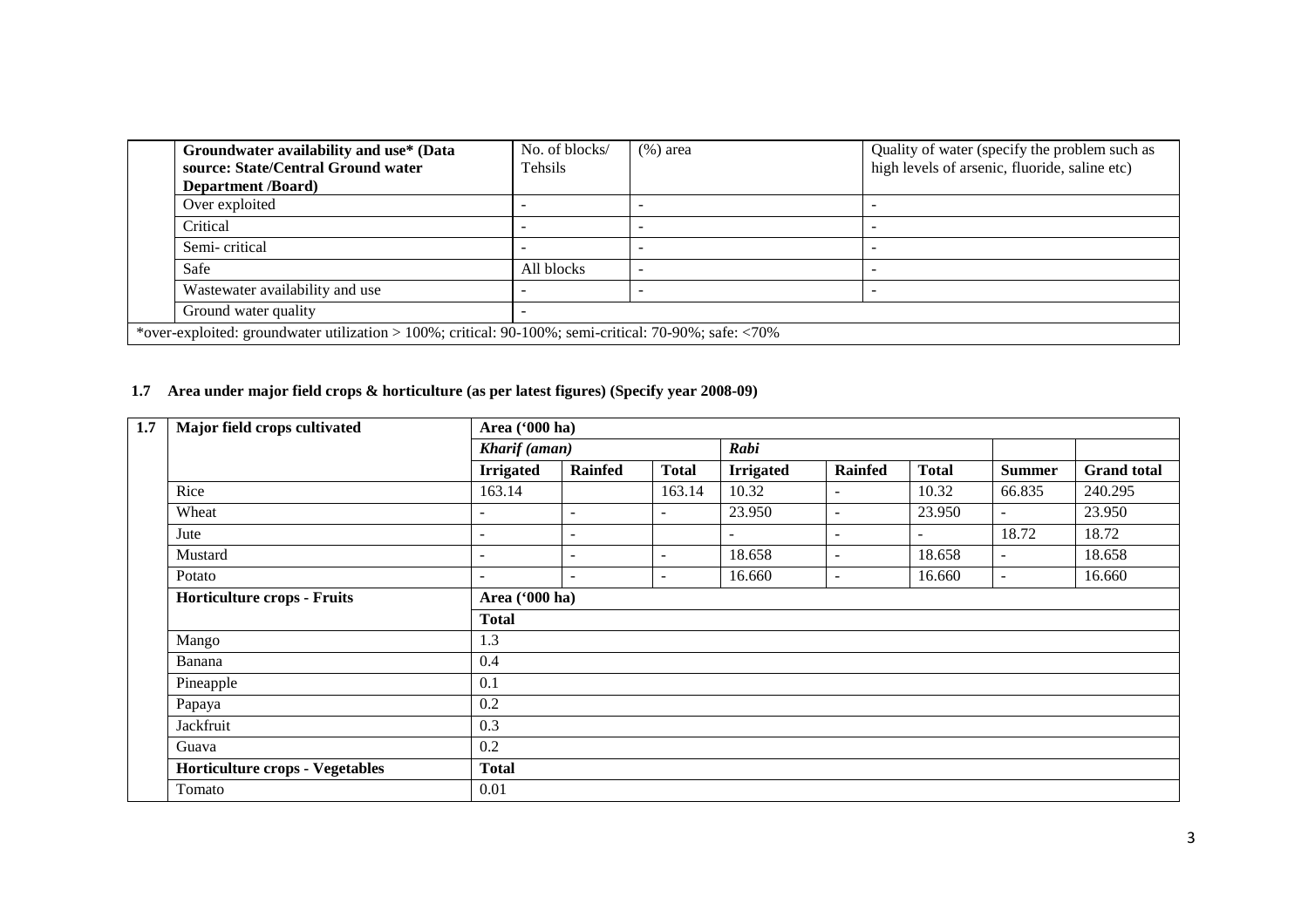|     | Cabbage                                                         | 4.0 |                          |                      |                     |
|-----|-----------------------------------------------------------------|-----|--------------------------|----------------------|---------------------|
|     | Cauliflower                                                     | 2.1 |                          |                      |                     |
|     | Peas                                                            | 0.5 |                          |                      |                     |
|     | <b>Brinjal</b>                                                  | 6.6 |                          |                      |                     |
|     | Onion                                                           | 0.7 |                          |                      |                     |
|     | (Source: Office of DDA, Department of Agriculture, Govt. of WB) |     |                          |                      |                     |
| 1.8 | Livestock (2007-08)                                             |     | Male ('000 number)       | Female ('000 number) | Total ('000 number) |
|     | Non descriptive Cattle (local low yielding)                     |     | 251.3                    | 306.4                | 557.7               |
|     | Crossbred cattle                                                |     | 2.9                      | 13.4                 | 16.3                |
|     | Non descriptive Buffaloes (local low yielding)                  |     | 19.7                     | 0.2                  | 19.9                |
|     | Goat                                                            |     |                          |                      | 424.4               |
|     | Sheep                                                           |     | $\overline{\phantom{a}}$ |                      | 16.3                |
|     | Others (Camel, Pig, Yak etc.)                                   |     | 18.7                     | 22.1                 | 40.8                |

**1.9 Poultry No. of farms Total No. of birds (number)** 

Fowl - 1063986 Duck 313008

Commercial dairy farms (Number)

| 1.10 | <b>Fisheries</b> (Data source: Chief Planning Officer) |                                                     |            |                          |                                          |                                                           |                                                |  |  |
|------|--------------------------------------------------------|-----------------------------------------------------|------------|--------------------------|------------------------------------------|-----------------------------------------------------------|------------------------------------------------|--|--|
|      | A. Capture                                             |                                                     |            |                          |                                          |                                                           |                                                |  |  |
|      | i) Marine (Data Source: Fisheries<br>Department)       | No. of fishermen<br><b>Boats</b>                    |            | <b>Nets</b>              |                                          |                                                           | <b>Storage facilities (Ice</b><br>plants etc.) |  |  |
|      |                                                        |                                                     | Mechanized | Non-<br>mechanized       | Mechanized<br>(Trawl nets,<br>Gill nets) | Non-mechanized<br>(Shore Seines, Stake)<br>$&$ trap nets) |                                                |  |  |
|      |                                                        |                                                     |            | $\overline{\phantom{0}}$ |                                          |                                                           |                                                |  |  |
|      | ii) Inland (Data Source: Fisheries<br>Department)      | No. Farmer owned ponds                              |            | <b>No. of Reservoirs</b> |                                          | No. of village tanks                                      |                                                |  |  |
|      |                                                        | No. of Farmer: 12459<br>Area of Pond (ha.): 5660.06 |            | N <sub>i</sub>           |                                          | Record not available                                      |                                                |  |  |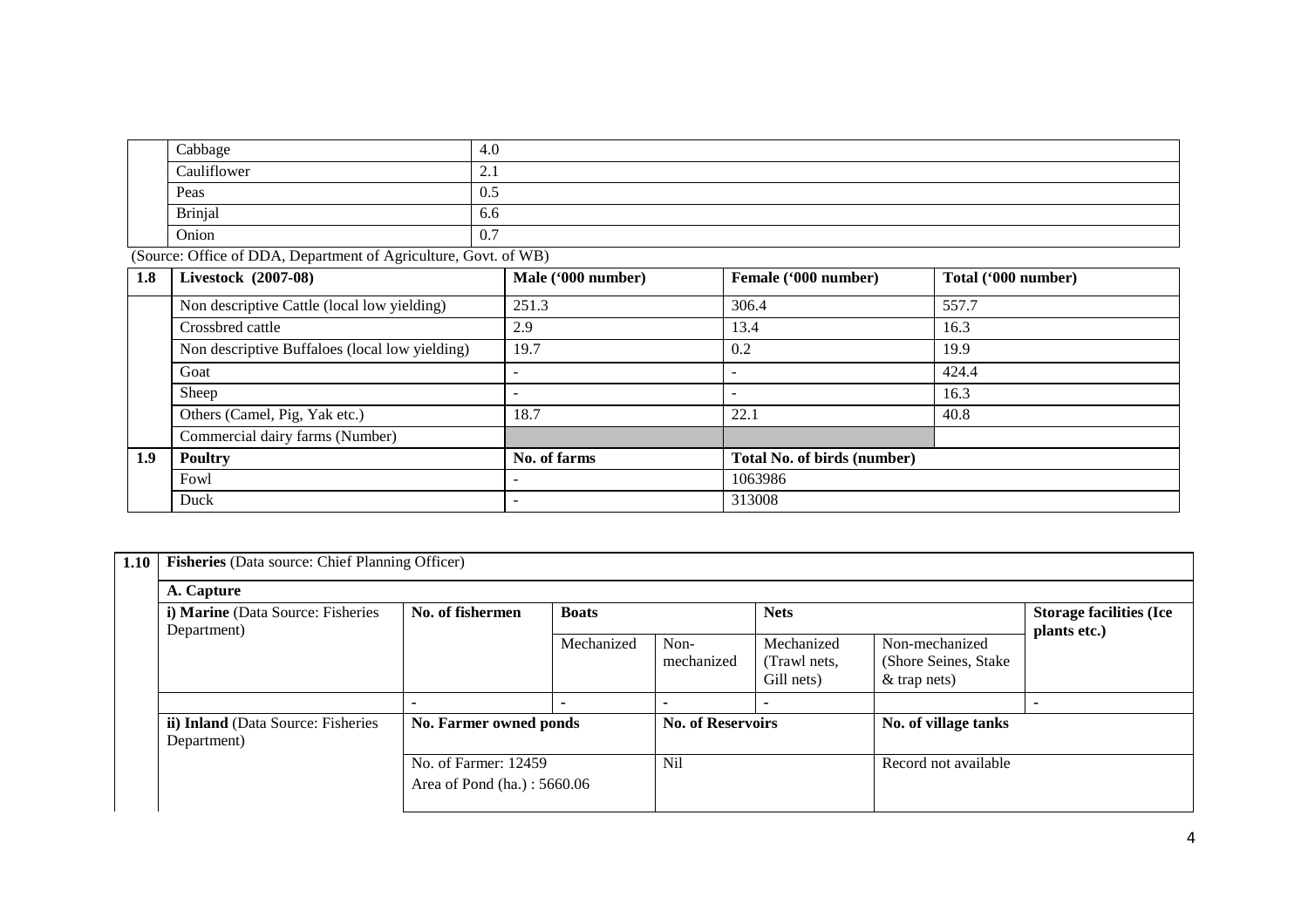| <b>B.</b> Culture                                           |                                 |                          |                                  |
|-------------------------------------------------------------|---------------------------------|--------------------------|----------------------------------|
|                                                             | Water Spread Area (ha)          | Yield (t/ha)             | Production ('000 tons)           |
| i) Brackish water (Data Source: MPEDA/Fisheries Department) | <b>Nil</b>                      |                          | ton prawn                        |
| ii) Fresh water (Data Source: Fisheries Department)         | Culturable area: 5910.03 ha.    | From Ponds<br>under FFDA | 36528 ton Fish (2008-09)         |
|                                                             | Semi-Derelict area: 1056.00 ha. | $Scheme =$               | Fish Seed Production $(08-09)$ = |
|                                                             | Derelict area: 1294.00 ha.      | $4.4 t/ha$ .             | million                          |
|                                                             | Total area: 8260.03 ha.         |                          |                                  |
| <b>Others</b>                                               | (River) 145.94 ha.              |                          |                                  |
|                                                             | (Canal) 114.18 ha.              |                          |                                  |
|                                                             | (Beel/Baor) 486.02 ha.          |                          |                                  |

#### **1.11 Production and Productivity of major crops** (Average of last 5 years: 2004, 05, 06, 07, 08; specify years)

| 1.11 | Name of crop                                                              |                          | <b>Kharif</b>            |            | Rabi                     | <b>Summer</b>            |              | <b>Total</b> |                          |
|------|---------------------------------------------------------------------------|--------------------------|--------------------------|------------|--------------------------|--------------------------|--------------|--------------|--------------------------|
|      |                                                                           | Production               | Productivity             | Production | Productivity             | Production ('000 t)      | Productivity | Production   | Productivity             |
|      |                                                                           | (000 t)                  | (kg/ha)                  | (000 t)    | (kg/ha)                  |                          | (kg/ha)      | (000 t)      | (kg/ha)                  |
|      | Major Field crops (Crops to be identified based on total acreage)         |                          |                          |            |                          |                          |              |              |                          |
|      | Rice                                                                      | 415.898                  | 2549                     | 22.601     | 2190                     | 223.585                  | 3345         | 662.084      | 2755                     |
|      | Wheat                                                                     | $\overline{\phantom{a}}$ | $\overline{\phantom{a}}$ | 58.893     | 2459                     | $\overline{\phantom{0}}$ |              | 58.893       | 2459                     |
|      | Mustard                                                                   | $\overline{\phantom{a}}$ |                          | 17.45      | 935                      | $\overline{\phantom{0}}$ |              | 17.45        | 935                      |
|      | Jute                                                                      |                          |                          | -          | $\overline{\phantom{a}}$ | 76.55                    | 2725         | 76.55        | 2725                     |
|      | Potato                                                                    |                          |                          | 344.061    | 20652                    | ۰                        |              | 344.061      | 20652                    |
|      | Major Horticultural crops (Crops to be identified based on total acreage) |                          |                          |            |                          |                          |              |              |                          |
|      | Mango                                                                     | $\overline{\phantom{a}}$ |                          | -          |                          | 6.7                      | 12000        | 6.7          | 12000                    |
|      | Banana                                                                    | $\overline{\phantom{a}}$ | -                        | 7.0        | $\overline{\phantom{0}}$ | 7.0                      |              | 7.0          | $\overline{\phantom{a}}$ |
|      | Pineapple                                                                 | $\overline{\phantom{0}}$ | -                        | ۰          |                          | 3.3                      |              | 3.3          | $\overline{\phantom{a}}$ |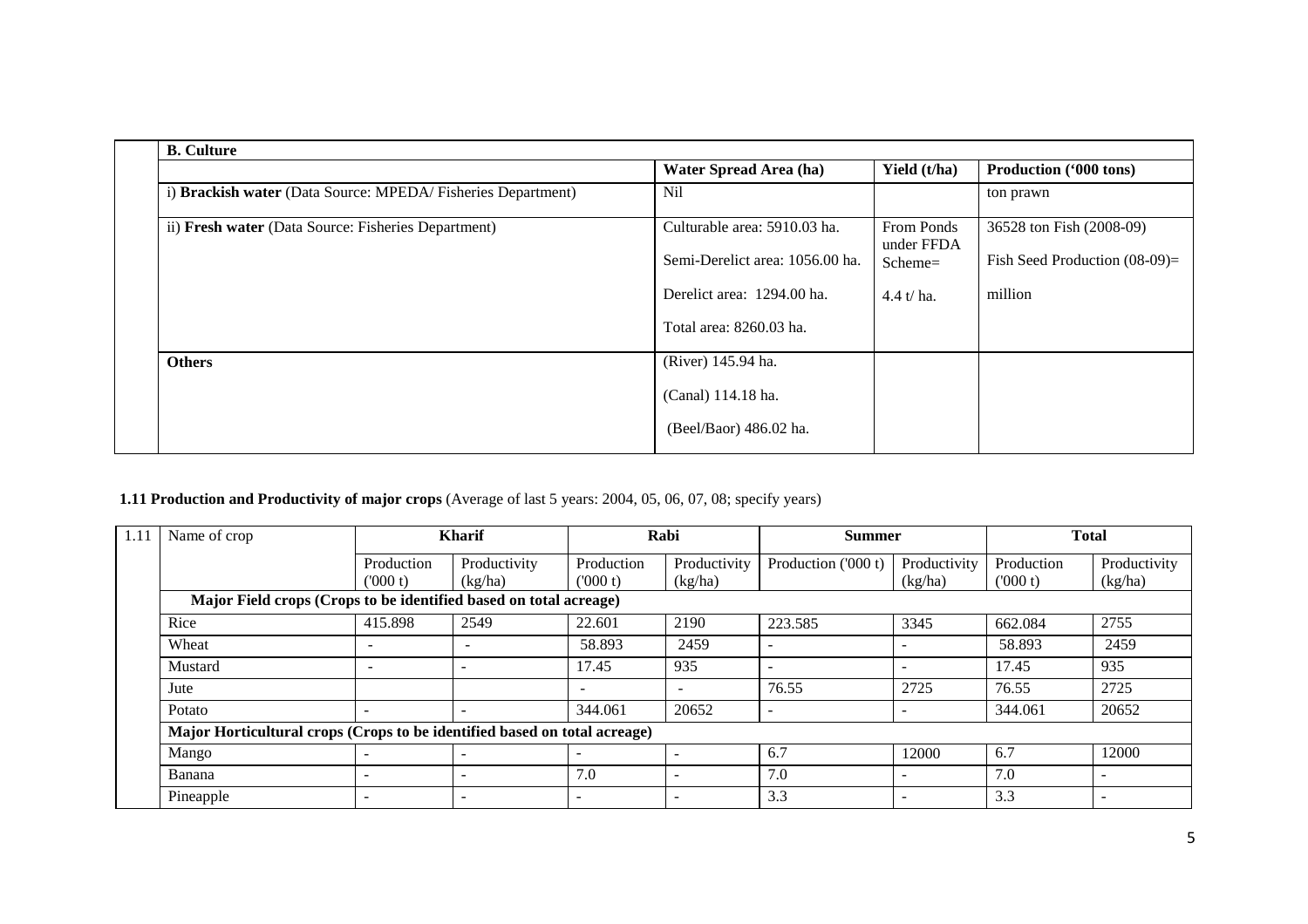| Papaya              |  | $\Omega$<br>1 V.Z |          | 10.2 |  |
|---------------------|--|-------------------|----------|------|--|
| $\sim$<br>Jackfruit |  |                   | -<br>T.V | ᠇.∪  |  |

| 1.12 | Sowing window for 5 major<br>field crops<br>(start and end of normal<br>sowing period | <b>Rice</b>                                                       | Wheat                               | Jute                                              | <b>Mustard</b>                                | <b>Potato</b>                                 |
|------|---------------------------------------------------------------------------------------|-------------------------------------------------------------------|-------------------------------------|---------------------------------------------------|-----------------------------------------------|-----------------------------------------------|
|      | Kharif-Rainfed                                                                        | July 1 <sup>St</sup> week to Aug $2^{nd}$<br>week (transplanting) |                                     |                                                   |                                               |                                               |
|      | Kharif-Irrigated                                                                      |                                                                   |                                     |                                                   |                                               |                                               |
|      | Rabi-Rainfed                                                                          |                                                                   |                                     |                                                   |                                               |                                               |
|      | Rabi-Irrigated                                                                        |                                                                   | Nov $2nd$ week to Dec<br>$3rd$ week |                                                   | Oct $4^{\text{th}}$ week to Nov<br>$2nd$ week | Nov $1st$ week to<br>Dec $4^{\text{th}}$ week |
|      | Summer / Pre-kharif                                                                   | Boro rice – Jan $3rd$ week to<br>Feb $2nd$ week                   |                                     | March $4^{\text{th}}$ week to<br>April $3rd$ week |                                               |                                               |

| 1.13 | What is the major contingency the district is | <b>Regular</b>                                                                                                                                                                                                                 | Occasional | <b>None</b> |
|------|-----------------------------------------------|--------------------------------------------------------------------------------------------------------------------------------------------------------------------------------------------------------------------------------|------------|-------------|
|      | <b>prone to?</b> (Tick mark)                  |                                                                                                                                                                                                                                |            |             |
|      | Drought                                       |                                                                                                                                                                                                                                |            |             |
|      | Flood                                         |                                                                                                                                                                                                                                |            |             |
|      | Cyclone                                       |                                                                                                                                                                                                                                |            |             |
|      | Hail storm                                    |                                                                                                                                                                                                                                |            |             |
|      | Heat wave                                     |                                                                                                                                                                                                                                |            |             |
|      | Cold wave                                     |                                                                                                                                                                                                                                |            |             |
|      | Frost                                         |                                                                                                                                                                                                                                |            |             |
|      | Sea water intrusion                           |                                                                                                                                                                                                                                |            |             |
|      | Pests and disease outbreak (specify)          | $\sqrt{\frac{1}{1}}$ Potato late blight. Kharif rice-Stem borer, Leaf folder, Sheath blight,<br>rice blast, stems rot. Jute-Stem rot, Bihar Hairy Caterpillar, Mite<br>Mustard_Aphid, Club root, Leaf spot .Wheat - Stem borer |            |             |
|      | Others (specify)                              |                                                                                                                                                                                                                                |            |             |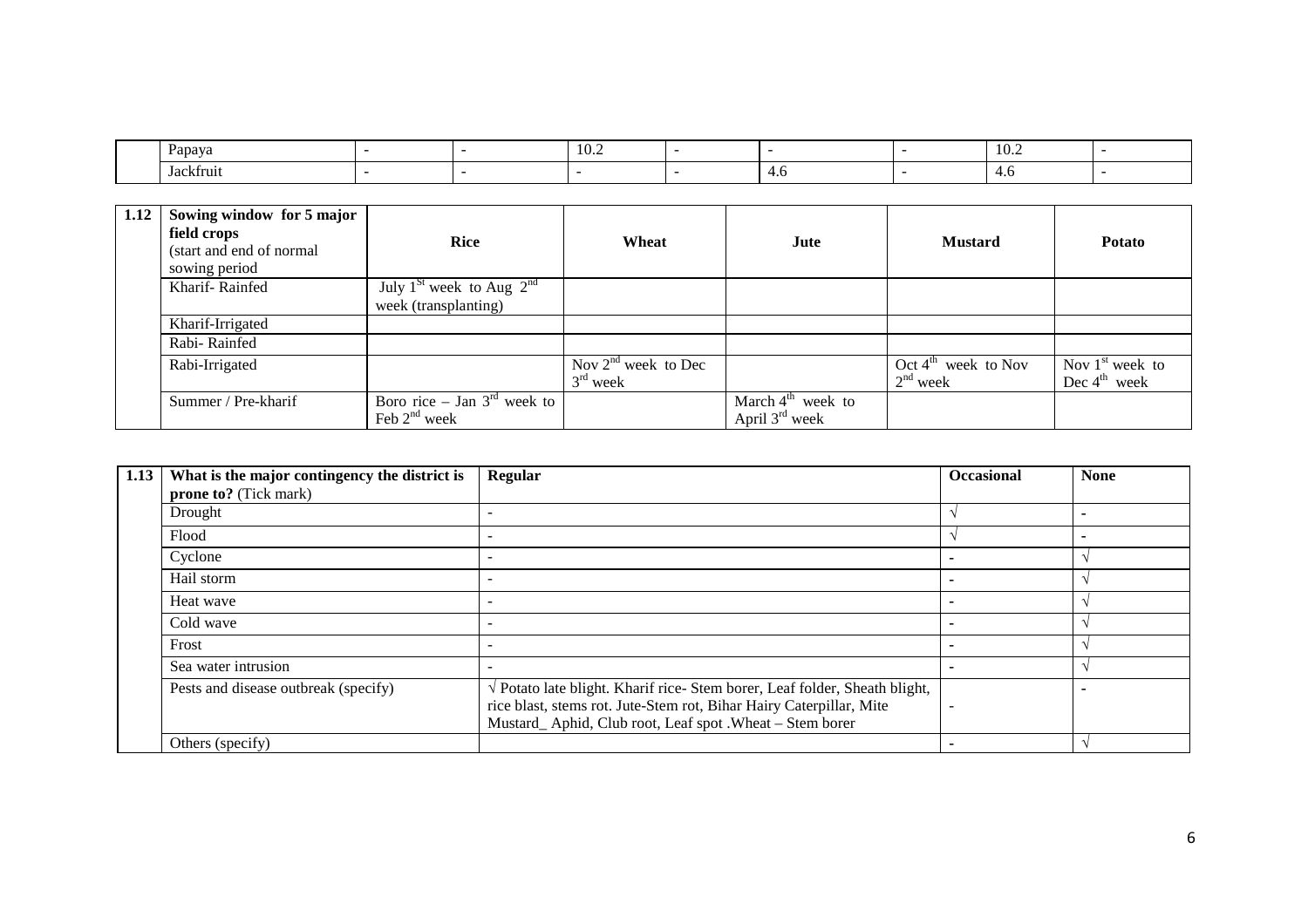| 1.14   Include Digital maps of the<br>district for | Location map of district within State as Annexure I | Enclosed: Fig. 1 Yes |
|----------------------------------------------------|-----------------------------------------------------|----------------------|
|                                                    | Mean annual rainfall as Annexure 2                  | Enclosed: Fig. 2 Yes |
|                                                    | Soil map as Annexure 3                              | Enclosed: Fig. 3 Yes |

## **Annexure - 1**

# **Location map of Dakshin Dinajpur District**

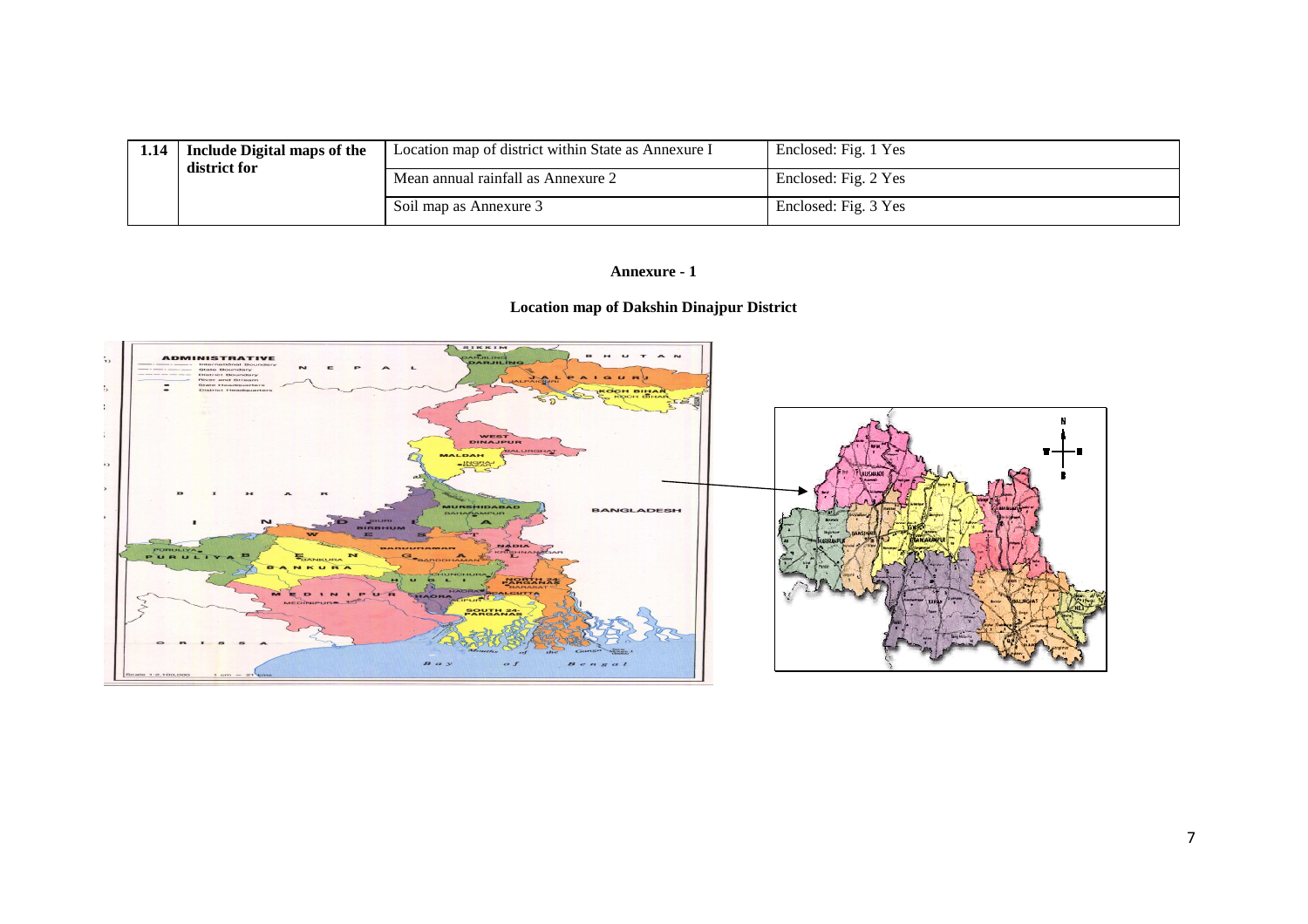**Annexure – II**



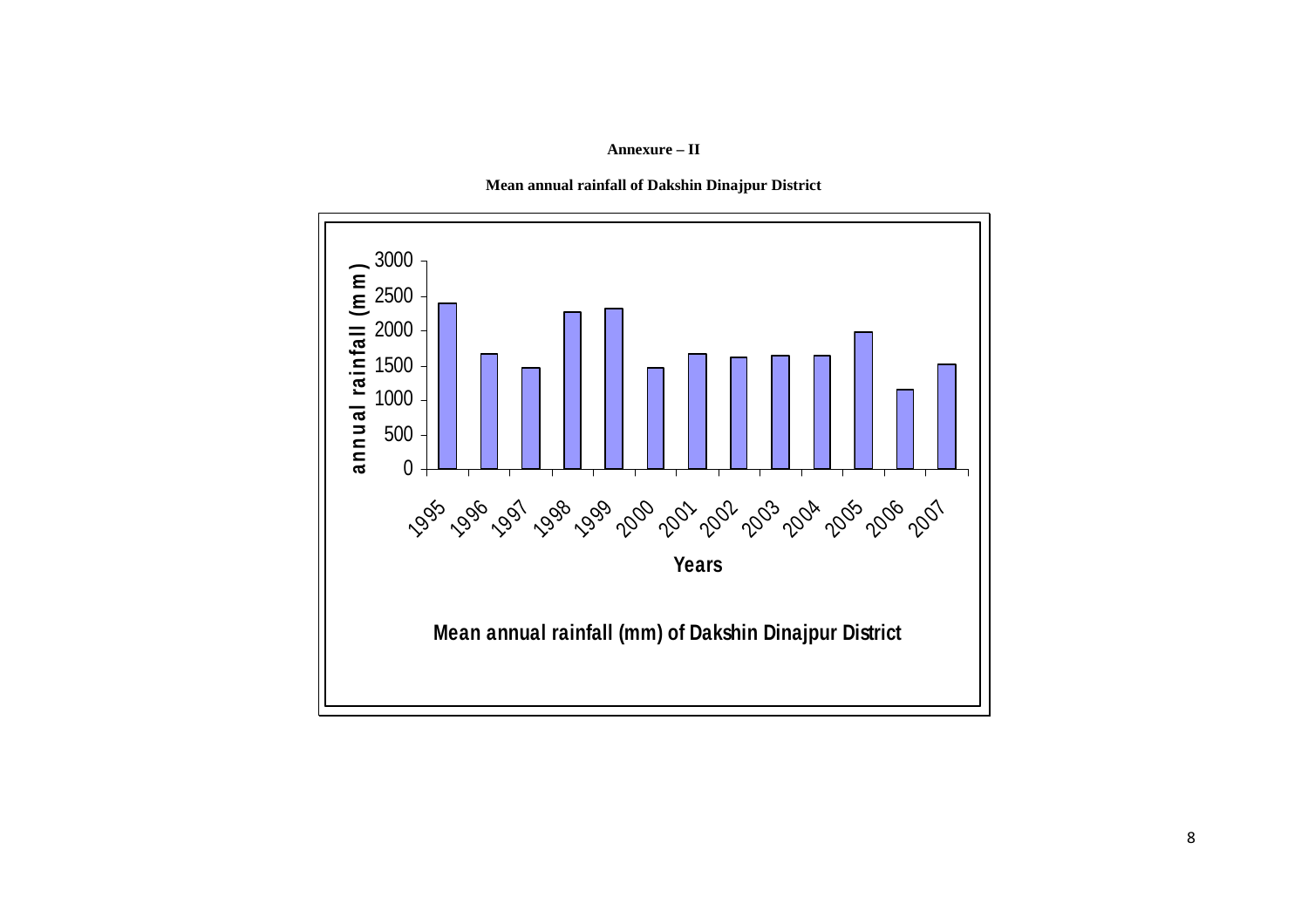#### **Annexure – III**

**Soil map of Dakshin Dinajpur District** 



Source: NBSS & LUP Regional Centre, Kolkata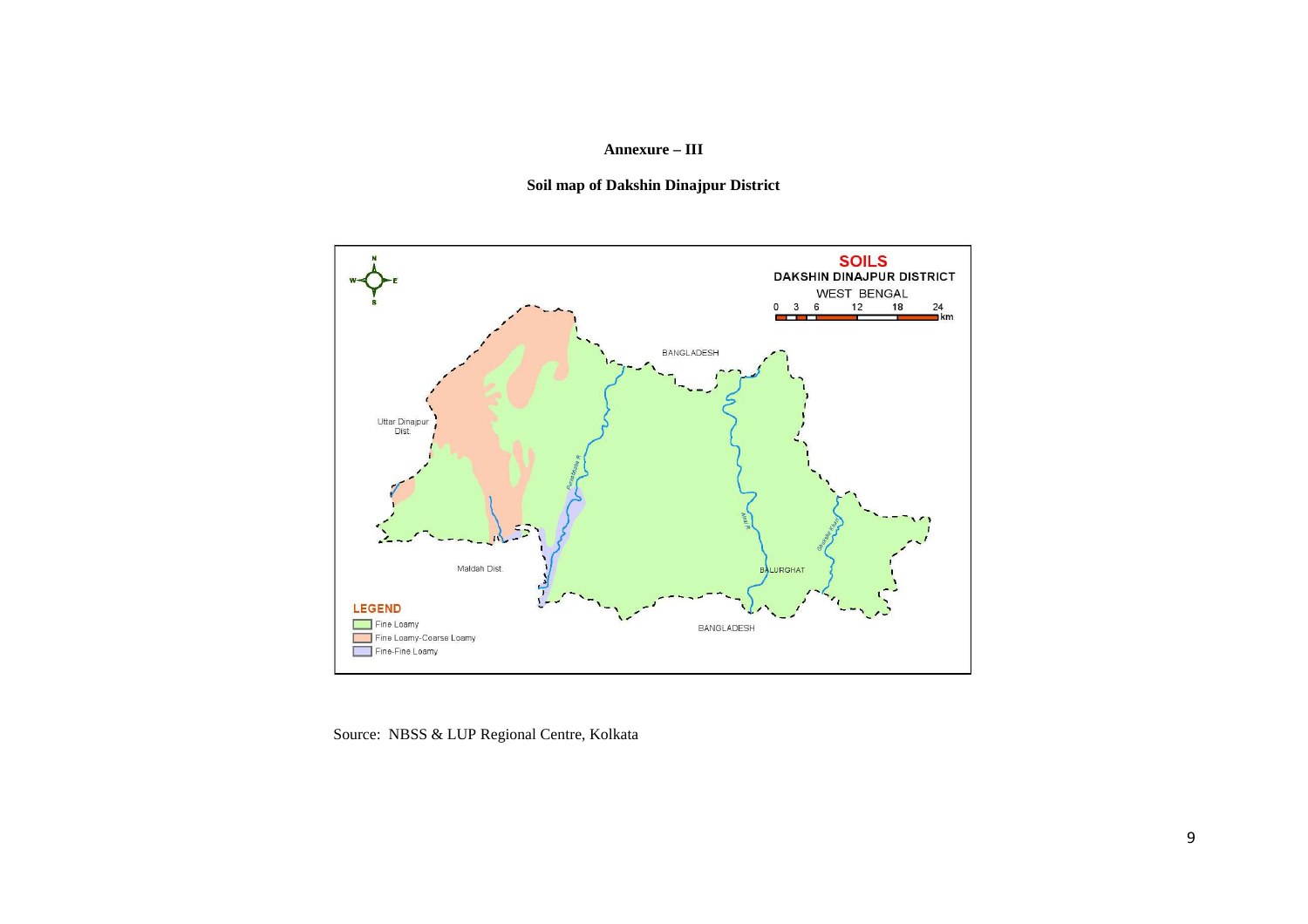## **2.0 Strategies for weather related contingencies**

**2.1 Drought** 

# **2.1.1 Rainfed situation**

| <b>Condition</b>                                        |                                                               |                                                      | <b>Suggested Contingency measures</b>                                                           |                                                                                         |                                                                                                                                        |
|---------------------------------------------------------|---------------------------------------------------------------|------------------------------------------------------|-------------------------------------------------------------------------------------------------|-----------------------------------------------------------------------------------------|----------------------------------------------------------------------------------------------------------------------------------------|
| <b>Early</b><br>season<br>drought<br>(delayed<br>onset) | Major<br>Farming<br>situation                                 | <b>Normal</b><br>Crop /<br><b>Cropping</b><br>system | Change in crop / cropping<br>system including variety                                           | <b>Agronomic measures</b>                                                               | <b>Remarks</b> on<br>Implementation                                                                                                    |
| Delay by<br>2 weeks<br>$3rd$ week<br>of June            | Deep to<br>Very deep<br>clay loam<br>soils (Low<br>land)      | Rice                                                 | No change. Prefer varieties like<br>manasasarover, swamadhan,<br>suresh, dinesh                 | Normal transplanting of 2-3 seedlings/hill                                              | Linkage with Agricultural<br>Farms under Department of<br>Agriculture, Govt. of WB,<br>Regional Research Station,<br>UBKV and DDKVK at |
|                                                         | Deep clay /<br>Loamy soils<br>'Sandy<br>loam soils<br>(Medium | Rice-<br>Mustard<br>Jute-Rice                        | No change. Prefer varieties like<br>likeManasasarover,swamadhan,<br>suresh, dinesh<br>No change | -do-<br>Normal package of practices given by UBKV                                       | Majhian for supply of seed                                                                                                             |
|                                                         | Land)<br>Lateritic and<br>sandy soils<br>(UpLand)             | Rice<br>Jute-Rice                                    | No change, prefer varieties like<br>Rasi, khitish, kiron, bhupen and<br>anjali<br>No change     | Normal transplanting of 2-3 seedlings/hill<br>Normal package of practices given by UBKV |                                                                                                                                        |

| <b>Condition</b> |              |               | <b>Suggested Contingency measures</b> |                                        |                          |
|------------------|--------------|---------------|---------------------------------------|----------------------------------------|--------------------------|
| <b>Early</b>     | <b>Major</b> | <b>Normal</b> | Change in crop                        | <b>Agronomic measures</b>              | <b>Remarks</b> on        |
| season           | Farming      | Crop /        | cropping                              |                                        | Implementation           |
| drought          | situation    | Cropping      | svstem                                |                                        |                          |
| (delayed         |              | system        | including                             |                                        |                          |
| onset)           |              |               | variety                               |                                        |                          |
| Delay by         | Deep to Very | Rice          | No change.                            | Transplanting with 4-5 seedling / hill | Linkage with             |
| 4 weeks          | deep clay    |               |                                       |                                        | Agricultural Farms under |
|                  | loam soils   |               |                                       |                                        |                          |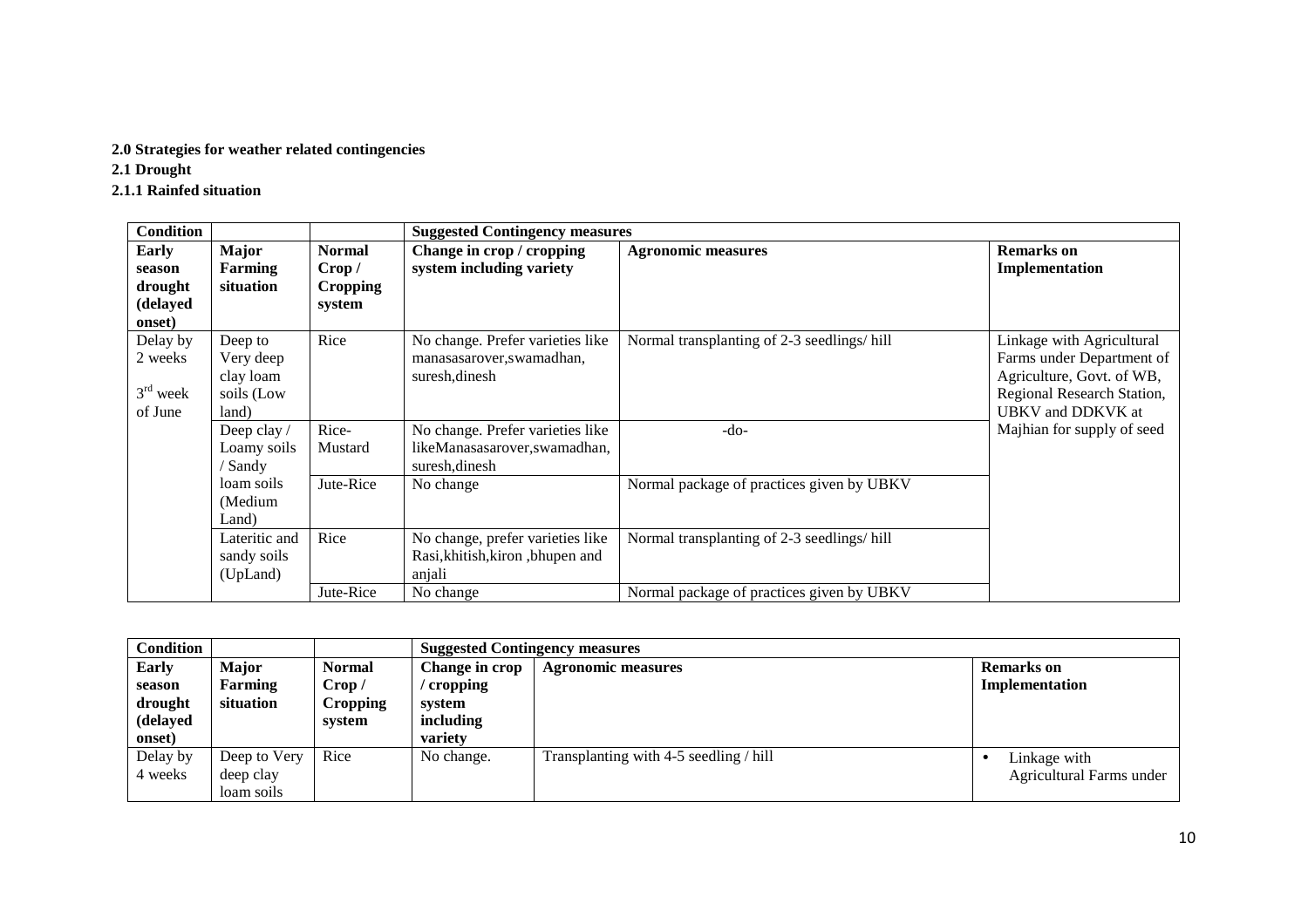| $1st$ week | (Low land)    |           |                   |                                                                        |           | Department of           |
|------------|---------------|-----------|-------------------|------------------------------------------------------------------------|-----------|-------------------------|
| of July    | Deep clay /   | Rice-     | No change,        | Adopt SRI method of cultivation                                        |           | Agriculture, Govt. of   |
|            | Loamy soils / | Mustard   | Prefer varieties  |                                                                        |           | WB, Regional Research   |
|            | Sandy loam    |           | like tall Indica  |                                                                        |           | Station, UBKV and       |
|            | soils         |           | and IET 5656 or   |                                                                        |           | DDKVK at Majhian for    |
|            | (Medium       |           | Sabita (long      |                                                                        |           | supply of seed          |
|            | Land)         |           | duration)         |                                                                        | $\bullet$ | Link watersheds and     |
|            |               | Jute-Rice | No change,        | Inter cultivation<br>$\bullet$                                         |           | NREGS for the support   |
|            |               |           | prefer varieties  | Direct sowing using drum seeder in medium to high land in<br>$\bullet$ |           | of farm pond technology |
|            |               |           | like              | Rice                                                                   |           |                         |
|            |               |           | BaisakhiAAUoj-    |                                                                        |           |                         |
|            |               |           | 1, Bidhan JRc-    |                                                                        |           |                         |
|            |               |           | 532, JRo-632      |                                                                        |           |                         |
|            | Lateritic and | Rice-     | No change,        | Inter cultivation/weed control                                         |           |                         |
|            | sandy soils   |           | prefer varieties  |                                                                        |           |                         |
|            | (Up Land)     |           | like tall Indica  |                                                                        |           |                         |
|            |               |           | and IET 5656 or   |                                                                        |           |                         |
|            |               |           | Sabita (long      |                                                                        |           |                         |
|            |               |           | duration)         |                                                                        |           |                         |
|            |               | Jute-Rice | No change,        | Inter cultivation                                                      |           |                         |
|            |               |           | prefer varieties  |                                                                        |           |                         |
|            |               |           | likeJRC-          |                                                                        |           |                         |
|            |               |           | 517, Upc-         |                                                                        |           |                         |
|            |               |           | 94, JR0-204, Jro- |                                                                        |           |                         |
|            |               |           | 632, JRo-878      |                                                                        |           |                         |

| <b>Condition</b>    |              |                 |                | <b>Suggested Contingency measures</b>                           |                                  |
|---------------------|--------------|-----------------|----------------|-----------------------------------------------------------------|----------------------------------|
| <b>Early season</b> | <b>Major</b> | <b>Normal</b>   | Change in crop | <b>Agronomic measures</b>                                       | <b>Remarks on Implementation</b> |
| drought             | Farming      | Crop /          | cropping       |                                                                 |                                  |
| (delayed            | situation    | <b>Cropping</b> | system         |                                                                 |                                  |
| onset)              |              | svstem          | including      |                                                                 |                                  |
|                     |              |                 | variety        |                                                                 |                                  |
| Delay by 6          | Deep to      | Rice            | No change.     | Transplanting with 4-5 seedling / hill in case of long duration | Linkage with Agricultural        |
| weeks               | Very deep    |                 | Prefer tall    | variety (Lalat, Sabita, Swarna masuri)                          | Farms under Department           |
|                     | clay loam    |                 | Indica variety |                                                                 | of Agriculture, Govt. of         |
| $3rd$ week of       | soils (Low   |                 | of paddy or    |                                                                 |                                  |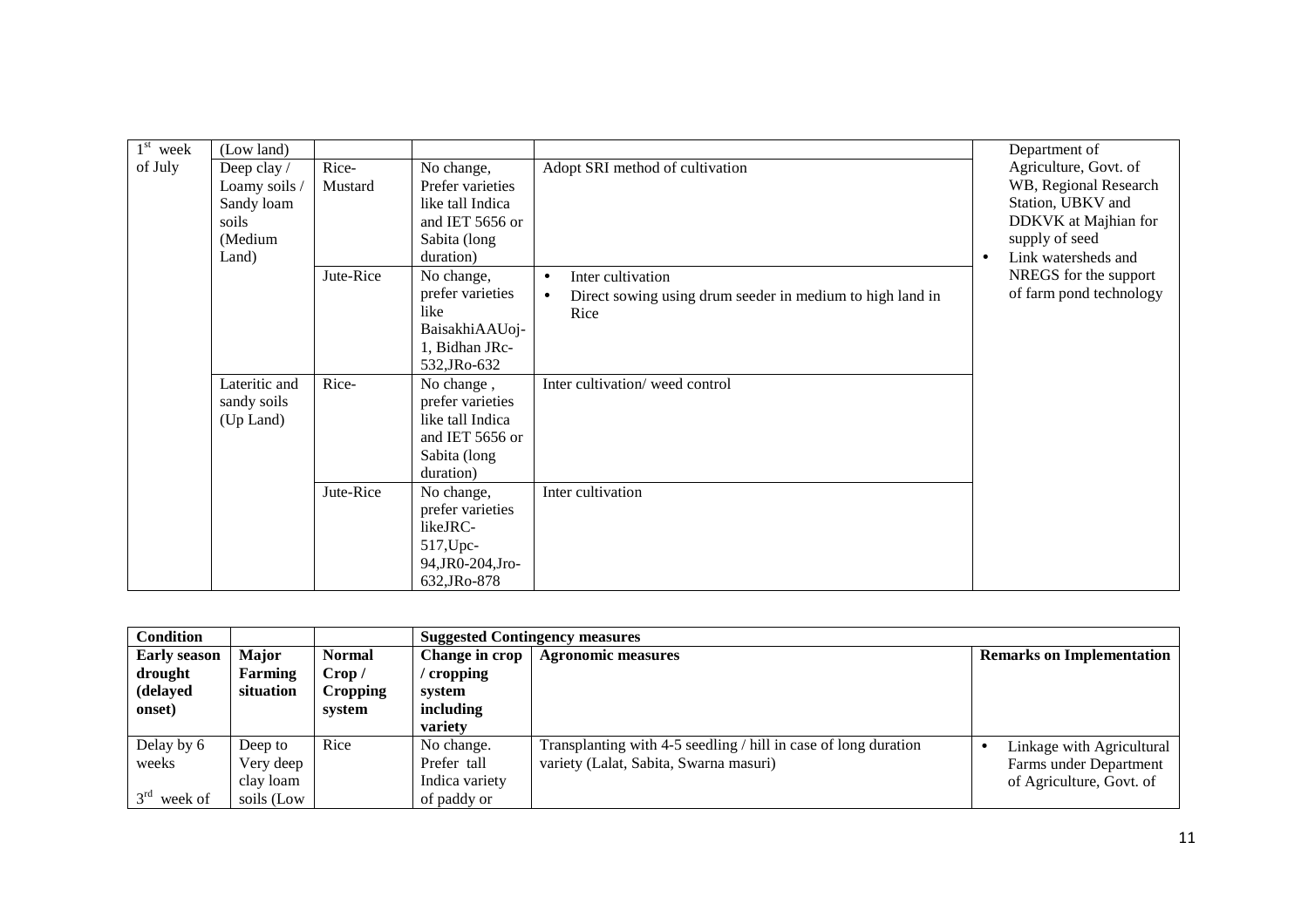| July | land)                                                                     |                  | long duration<br>high yielding<br>variety such as<br>IET 5656 or<br>Sabita                   |                                   | WB, Regional Research<br>Station, UBKV and<br>DDKVK at Majhian for<br>supply of seed |
|------|---------------------------------------------------------------------------|------------------|----------------------------------------------------------------------------------------------|-----------------------------------|--------------------------------------------------------------------------------------|
|      | Deep clay<br>/ Loamy                                                      | Rice-<br>Mustard | No change                                                                                    | Prefer SRI System of cultivation  |                                                                                      |
|      | soils $\overline{\phantom{a}}$<br>Sandy<br>loam soils<br>(Medium<br>Land) | Jute-Rice        | No change                                                                                    | Intercultivation                  |                                                                                      |
|      | Lateritic                                                                 | Rice             | Rice/Vegetable                                                                               | Intercultivation to control weeds |                                                                                      |
|      | and sandy<br>soils (Up<br>Land)                                           | Jute-Rice        | No change,<br>prefer varieties<br>likeJRC-<br>517, Upc-<br>94, JR0-204, Jro-<br>632, JRo-878 | Intercultivation to control weeds |                                                                                      |

| <b>Condition</b>                                        |                                                       |                                                      |                                                              | <b>Suggested Contingency measures</b>                                       |                                                                               |  |  |  |
|---------------------------------------------------------|-------------------------------------------------------|------------------------------------------------------|--------------------------------------------------------------|-----------------------------------------------------------------------------|-------------------------------------------------------------------------------|--|--|--|
| <b>Early</b><br>season<br>drought<br>(delayed<br>onset) | <b>Major</b><br>Farming<br>situation                  | <b>Normal</b><br>Crop /<br><b>Cropping</b><br>system | Change in crop<br>cropping<br>system<br>including<br>variety | <b>Agronomic measures</b>                                                   | <b>Remarks</b> on<br>Implementation                                           |  |  |  |
| Delay by 8<br>weeks<br>week of                          | Deep to Very<br>deep clay<br>loam soils<br>(Low land) | Rice                                                 | No change                                                    | Transplanting with 4-5 seedling / hill in case of short duration<br>variety | Linkage with<br>$\bullet$<br><b>Agricultural Farms</b><br>under Department of |  |  |  |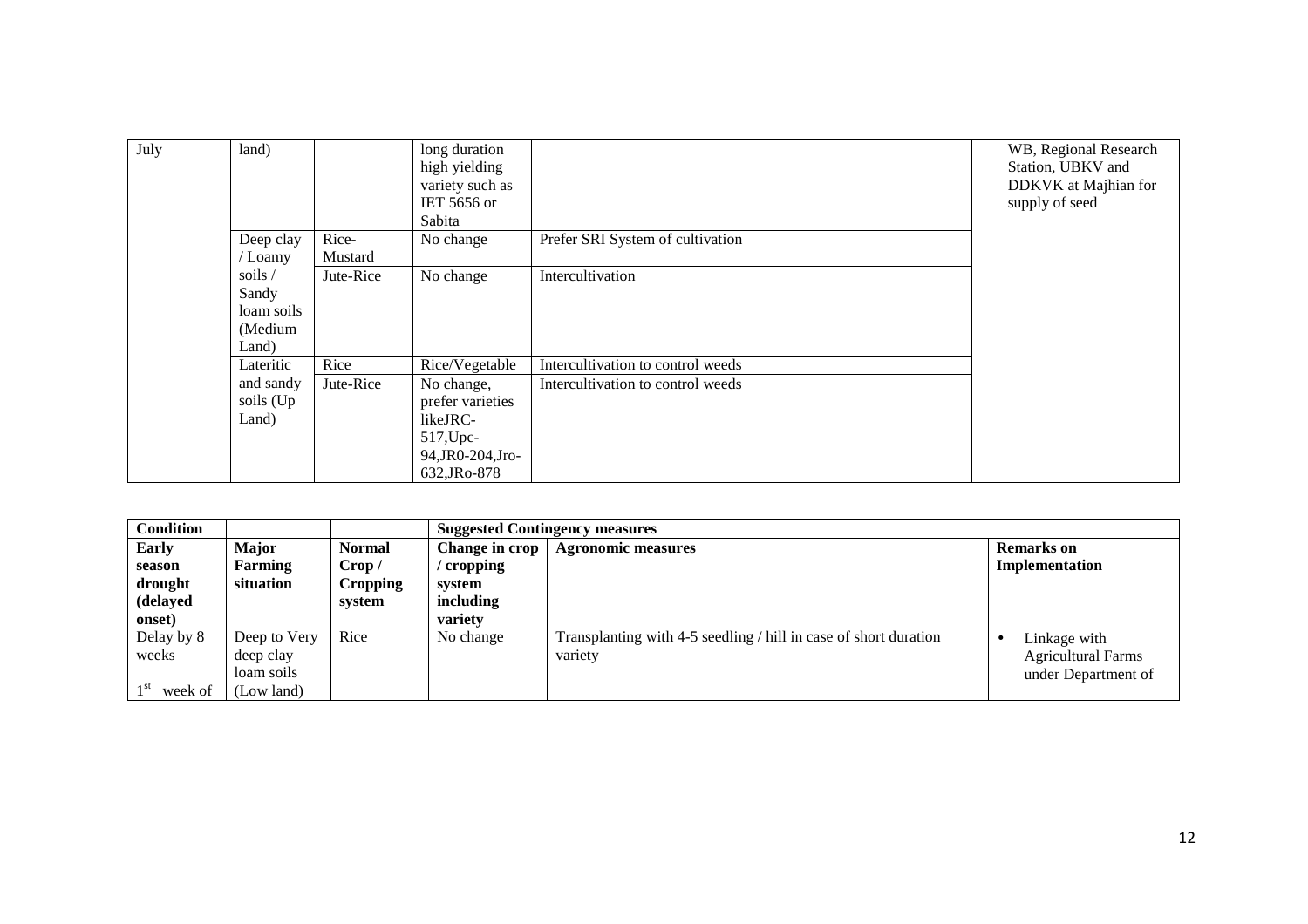| August | Deep clay/<br>Loamy soils /<br>Sandy loam<br>soils<br>(Medium<br>Land) | Rice-<br>Mustard | Prefer short<br>duration pulses<br>like Black gram<br>(Sarda, Pant U<br>$19-31$ )/ Green<br>gram (Samrat,<br>Bireshwar,<br>Sukumar<br>Vegetable like | Prefer SRI System of cultivation                               | Agriculture, Govt. of<br>WB, Regional<br>Research Station,<br>UBKV and DDKVK at<br>Majhian for supply of<br>seed |
|--------|------------------------------------------------------------------------|------------------|------------------------------------------------------------------------------------------------------------------------------------------------------|----------------------------------------------------------------|------------------------------------------------------------------------------------------------------------------|
|        |                                                                        | Jute-Rice        | Brinjal /Chilli<br>$-do-$                                                                                                                            | Timely weed control (mechanical/herbicides)                    |                                                                                                                  |
|        | Lateritic and                                                          | Rice             | $-do-$                                                                                                                                               | Direct sowing using drum seeder in medium to high land in Rice |                                                                                                                  |
|        | sandy soils<br>(Up Land)                                               | Jute-Rice        | $-do -$                                                                                                                                              | Timely weed control (mechanical/herbicides)                    |                                                                                                                  |

| <b>Condition</b>                                                                                                   |                                                       |                                                      | <b>Suggested contingency measures</b>                                                                                                                              |                                                                                                                        |
|--------------------------------------------------------------------------------------------------------------------|-------------------------------------------------------|------------------------------------------------------|--------------------------------------------------------------------------------------------------------------------------------------------------------------------|------------------------------------------------------------------------------------------------------------------------|
| <b>Early season drought</b><br>(Normal onset)                                                                      | <b>Major</b><br>Farming<br>situation                  | <b>Normal</b><br>Crop /<br><b>Cropping</b><br>system | <b>Crop Management</b>                                                                                                                                             | Soil nutrient & moisture conservation<br>measures                                                                      |
| Normal onset followed by<br>15-20 days dry spell after<br>sowing leading to poor<br>germination/crop stand<br>etc. | Deep to Very<br>deep clay loam<br>soils (Low<br>land) | Rice                                                 | Tranplant with seedlings of same variety<br>raised from community nurseries<br>Timely weed control (mechanical /<br>herbicides)                                    | Postpone top dressing with N<br>$\bullet$<br>Supplemental irrigation                                                   |
|                                                                                                                    | Deep clay /<br>Loamy soils /                          | Rice-<br>Mustard                                     | $-do-$                                                                                                                                                             | $-do-$                                                                                                                 |
|                                                                                                                    | Sandy loam<br>soils (Medium<br>Land)                  | Jute-Rice                                            | Gap filling with improved varieties of seeds<br>$\bullet$<br>within the rows if the population is below<br>75%<br>Interculture to control weeds<br>$\bullet$       | Apply foliar spray with 2% Urea or MOP<br>during the dryspell<br>Avoid top dressing of N during dry spell<br>$\bullet$ |
|                                                                                                                    | Lateritic and<br>sandy soils (Up<br>Land)             | Rice                                                 | Supplemental irrigation<br>$\bullet$<br>Transplant the seedlings raised from<br>$\bullet$<br>community nurseries<br>Timely weed control (mechanical /<br>$\bullet$ | Postpone top dressing with N<br>Supplemental irrigation                                                                |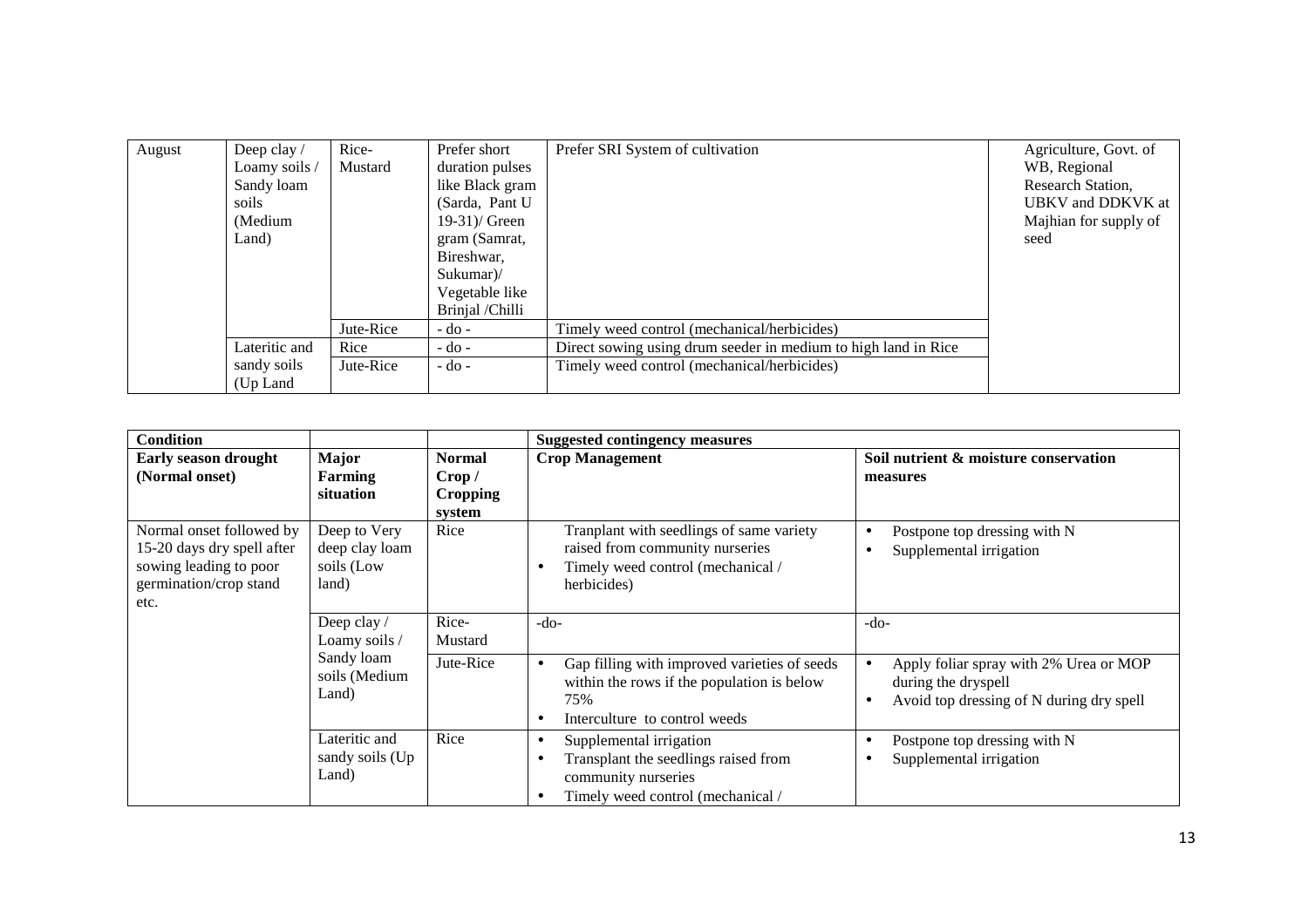|           | herbicides)                                                                                                                            |                                                                             |
|-----------|----------------------------------------------------------------------------------------------------------------------------------------|-----------------------------------------------------------------------------|
| Jute-Rice | Gap filling with improved varieties of seeds<br>within the rows if the population is below<br>75%<br>Intercultivation to control weeds | Apply foliar spray with 2% Urea<br>Avoid top dressing of N during dry spell |

| <b>Condition</b>                                                                                                     |                                                                                                       |                                            |                                                                                                                                                                                                                                                                       |                                                                                                                                                                      |
|----------------------------------------------------------------------------------------------------------------------|-------------------------------------------------------------------------------------------------------|--------------------------------------------|-----------------------------------------------------------------------------------------------------------------------------------------------------------------------------------------------------------------------------------------------------------------------|----------------------------------------------------------------------------------------------------------------------------------------------------------------------|
|                                                                                                                      | <b>Major</b><br><b>Farming</b><br>situation                                                           | <b>Normal Crop</b><br>/ Cropping<br>system | <b>Crop Management</b>                                                                                                                                                                                                                                                | Soil nutrient & moisture conservation<br>measures                                                                                                                    |
| Mid season drought (long<br>dry spell, consecutive 2<br>weeks rainless $(>2.5$ mm)<br>period)<br>At vegetative stage | Deep to<br>Very deep<br>clay loam<br>soils (Low<br>land)                                              | Rice                                       | Supplemental irrigation<br>$\bullet$<br>Transplant the seedlings in gaps raised from<br>$\bullet$<br>community nurseries<br>Timely weed control (mechanical /<br>$\bullet$<br>herbicides)<br>Protection against leaf folder with<br>$\bullet$<br>chlorpyriphos @2ml/l | Postpone top dressing with N<br>$\bullet$<br>Topdressing of 20-30kg N/ha after relief<br>$\bullet$<br>from the dryspell<br>Supplemental irrigation                   |
|                                                                                                                      | Deep clay /                                                                                           | Rice-Mustard                               | $-do-$                                                                                                                                                                                                                                                                | $-do-$                                                                                                                                                               |
|                                                                                                                      | Loamy soils<br>/ Sandy<br>loam soils<br>(Medium<br>Land)<br>Lateritic and<br>sandy soils<br>(Up Land) | Jute-Rice                                  | Gap filling with improved varieties of seeds<br>$\bullet$<br>within the rows if the population is below<br>75%<br>Inter cultivation to control weeds<br>$\bullet$                                                                                                     | Apply foliar spray with 2% Urea<br>$\bullet$<br>Avoid top dressing of N during dry spell<br>$\bullet$<br>Top dressing of 20-30 kgN/ha after relief<br>from dry spell |
|                                                                                                                      |                                                                                                       | Rice                                       | Supplemental irrigation<br>$\bullet$<br>Gap filling with seedlings from community<br>$\bullet$<br>nurseries<br>Timely weed control (mechanical /herbicides)<br>$\bullet$                                                                                              | Postpone top dressing with N<br>$\bullet$<br>Topdressing of 20-30kg N/ha after relief<br>from the dry spell<br>Supplemental irrigation<br>$\bullet$                  |
|                                                                                                                      |                                                                                                       | Jute-Rice                                  | Gap filling with improved varieties of seeds<br>$\bullet$<br>within the rows if the population is below<br>75%<br>Inter cultivation to control weeds<br>$\bullet$                                                                                                     | Apply foliar spray with 2% Urea<br>$\bullet$<br>Avoid top dressing of N during dry spell<br>$\bullet$<br>Open conservation furrows for every 3 rows<br>٠             |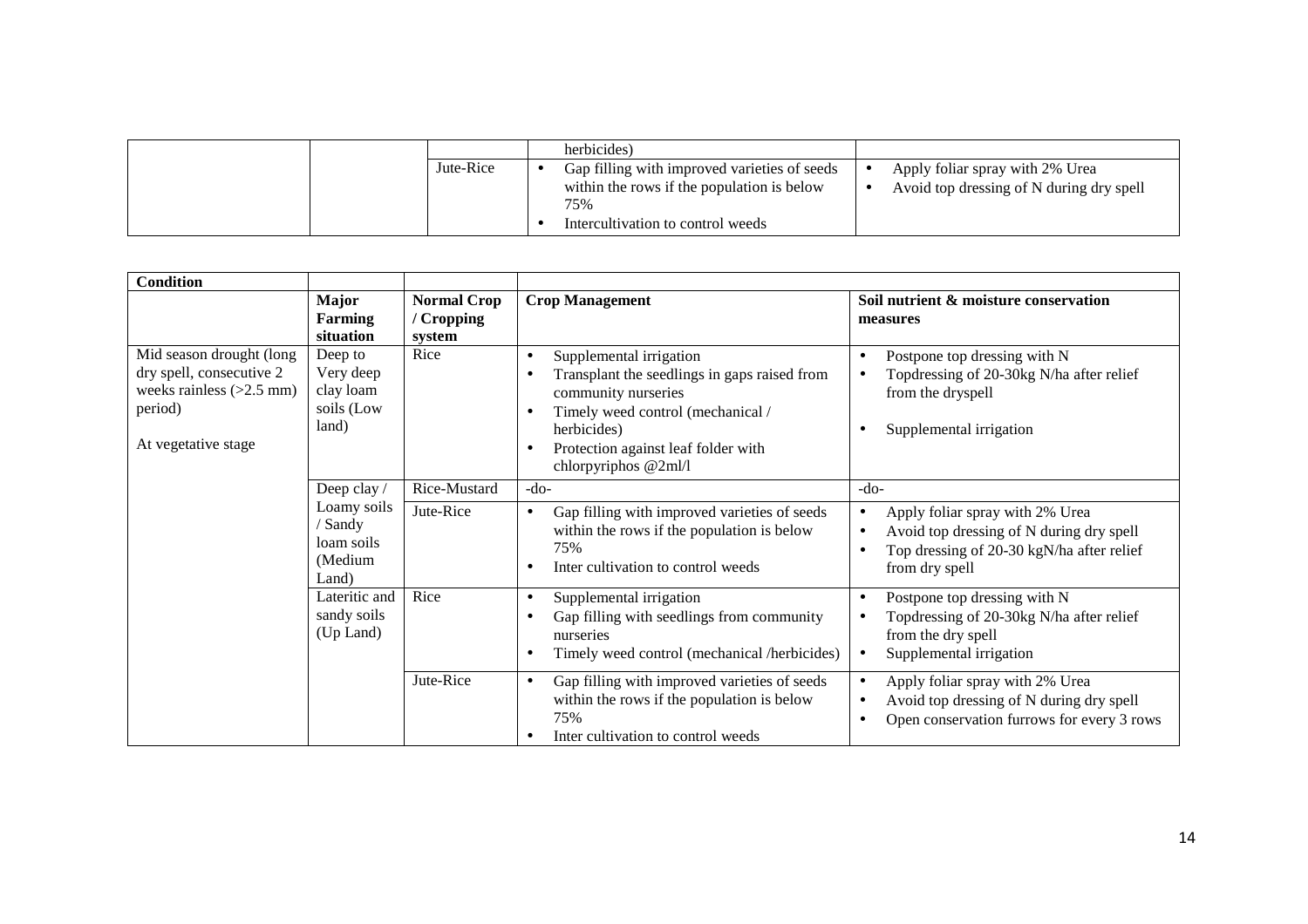| <b>Condition</b>                                              |                                                       |                                            |                                                                                                                                                 |                                                                                                                              |
|---------------------------------------------------------------|-------------------------------------------------------|--------------------------------------------|-------------------------------------------------------------------------------------------------------------------------------------------------|------------------------------------------------------------------------------------------------------------------------------|
| Mid season drought<br>(long dry spell,<br>consecutive 2 weeks | <b>Major</b><br>Farming<br>situation                  | <b>Normal Crop</b><br>/ Cropping<br>system | <b>Crop Management</b>                                                                                                                          | Soil nutrient & moisture conservation<br>measures                                                                            |
| rainless $(>2.5$ mm)                                          |                                                       |                                            |                                                                                                                                                 |                                                                                                                              |
| period)                                                       |                                                       |                                            |                                                                                                                                                 |                                                                                                                              |
| At flowering stage                                            | Deep to Very<br>deep clay<br>loam soils<br>(Low land) | Rice                                       | Supplemental irrigation<br>$\bullet$<br>Gap filling with seedlings from community<br>nurseries<br>Timely weed control (mechanical /herbicides)- | Supplemental irrigation<br>Top dressing of 30-50 kg N/ha after the relief<br>of dry spell                                    |
|                                                               | Deep clay /<br>Loamy soils /<br>Sandy loam            | Rice-Mustard                               | $-do-$                                                                                                                                          | Supplemental irrigation<br>$\bullet$<br>Top dressing of 20-30 kg N/ha after the relief<br>of dry spell                       |
|                                                               | soils<br>(Medium<br>Land)                             | Jute-Rice                                  | $-do-$                                                                                                                                          | $-do-$                                                                                                                       |
|                                                               | Lateritic and<br>sandy soils<br>(Up Land)             | Rice                                       | $-do-$                                                                                                                                          | Supplemental irrigation<br>$\bullet$<br>Top dressing of 30-50 kg N/ha after the relief<br>of dry spell                       |
|                                                               |                                                       | Jute-Rice                                  | $-do-$                                                                                                                                          | Supplemental irrigation<br>Apply foliar spray with 2% Urea<br>Top dressing of 20-30 kg N/ha after the relief<br>of dry spell |

| <b>Condition</b>        |            |                    |                                   |                    |
|-------------------------|------------|--------------------|-----------------------------------|--------------------|
| <b>Terminal drought</b> | Major      | <b>Normal Crop</b> | <b>Crop Management</b>            | Rabi crop planning |
| (Early withdrawal of    | Farming    | Cropping           |                                   |                    |
| monsoon)                | situation  | system             |                                   |                    |
|                         | Deep to    | Rice               | Life saving irrigation            | Rabi fallow        |
|                         | Very deep  |                    | Harvest at physiological maturity |                    |
|                         | clay loam  |                    |                                   |                    |
|                         | soils (Low |                    |                                   |                    |
|                         | land)      |                    |                                   |                    |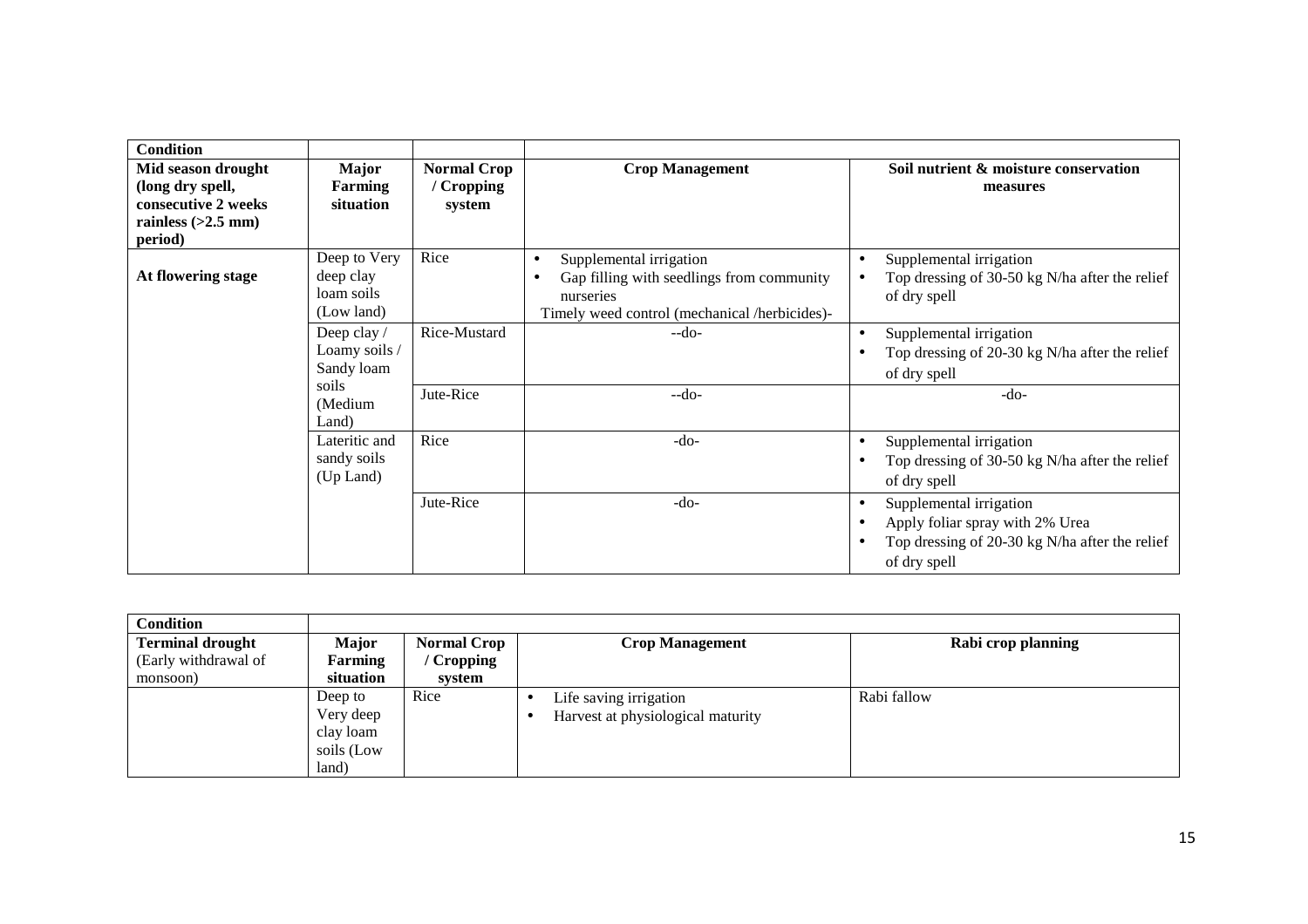| Deep clay $\sqrt{ }$ | Rice-Mustard | $-do-$ | Prepare land for mustard                       |
|----------------------|--------------|--------|------------------------------------------------|
| Loamy soils          |              |        |                                                |
| / Sandy              | Jute-Rice    | $-do-$ | Prepare land for rice if damage is very severe |
| loam soils           |              |        |                                                |
| (Medium              |              |        |                                                |
| Land)                |              |        |                                                |
| Lateritic and        | Rice         | -do-   |                                                |
| sandy soils          |              |        |                                                |
| (Up Land)            | Jute-Rice    | $-do-$ | Prepare land for rice if damage is very severe |

## **2.1.2 Drought - Irrigated situation – Not applicable**

| Condition             |                      |                             | <b>Suggested Contingency measures</b> |                    |                |  |
|-----------------------|----------------------|-----------------------------|---------------------------------------|--------------------|----------------|--|
|                       | <b>Major Farming</b> | <b>Normal Crop/cropping</b> | Change in crop/cropping               | Agronomic measures | Remarks on     |  |
|                       | situation            | system                      | system                                |                    | Implementation |  |
| Delayed release of NA |                      |                             |                                       |                    |                |  |
| water in canals       |                      |                             |                                       |                    |                |  |
| due to low rainfall   |                      |                             |                                       |                    |                |  |

| Condition           |                      |                             | <b>Suggested Contingency measures</b> |                           |                   |  |
|---------------------|----------------------|-----------------------------|---------------------------------------|---------------------------|-------------------|--|
|                     | <b>Major Farming</b> | <b>Normal Crop/cropping</b> | Change in crop/cropping               | <b>Agronomic measures</b> | <b>Remarks</b> on |  |
|                     | situation            | svstem                      | system                                |                           | Implementation    |  |
| Limited release of  |                      |                             | NA                                    |                           |                   |  |
| water in canals     |                      |                             |                                       |                           |                   |  |
| due to low rainfall |                      |                             |                                       |                           |                   |  |

| <b>Condition</b> |                  |                         | measures<br>Suggested<br>. Contingency |                       |                   |  |
|------------------|------------------|-------------------------|----------------------------------------|-----------------------|-------------------|--|
|                  | Maior<br>Farming | Crop/cropping<br>Normal | Change in crop/cropping                | measures<br>Agronomic | <b>Remarks</b> on |  |
|                  | situation        | svstem                  | system                                 |                       | Implementation    |  |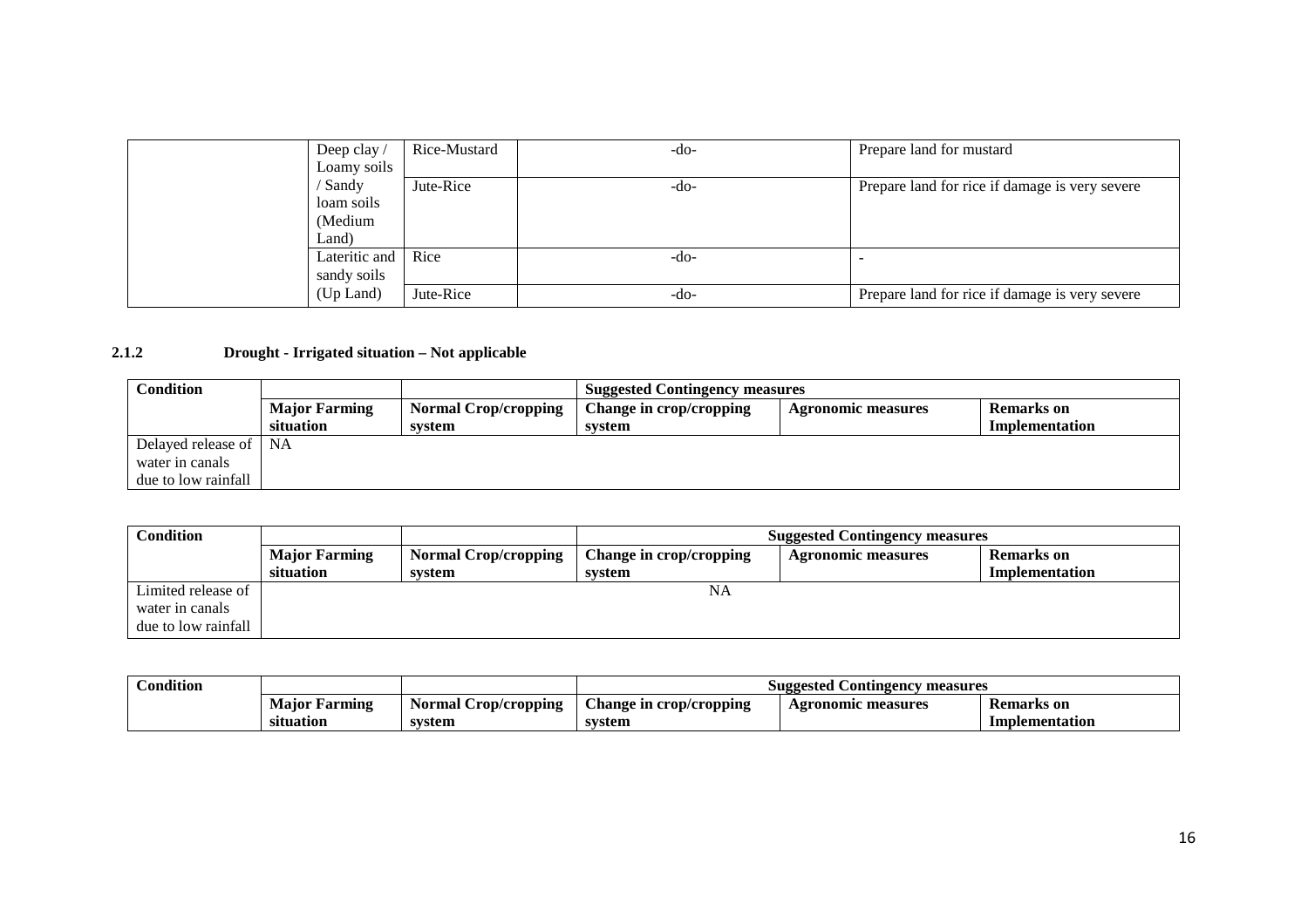| Condition        |                      |                             |                         | <b>Suggested Contingency measures</b> |                   |  |
|------------------|----------------------|-----------------------------|-------------------------|---------------------------------------|-------------------|--|
|                  | <b>Major Farming</b> | <b>Normal Crop/cropping</b> | Change in crop/cropping | <b>Agronomic measures</b>             | <b>Remarks</b> on |  |
|                  | situation            | system                      | system                  |                                       | Implementation    |  |
| Non release of   |                      |                             | NA                      |                                       |                   |  |
| water in canals  |                      |                             |                         |                                       |                   |  |
| under delayed    |                      |                             |                         |                                       |                   |  |
| onset of monsoon |                      |                             |                         |                                       |                   |  |
| in catchment     |                      |                             |                         |                                       |                   |  |

| <b>Condition</b>  |                      |                             | <b>Suggested Contingency measures</b> |                           |                   |
|-------------------|----------------------|-----------------------------|---------------------------------------|---------------------------|-------------------|
|                   | <b>Major Farming</b> | <b>Normal Crop/cropping</b> | Change in crop/cropping               | <b>Agronomic measures</b> | <b>Remarks</b> on |
|                   | situation            | system                      | system                                |                           | Implementation    |
| Lack of inflows   |                      |                             | NA                                    |                           |                   |
| into tanks due to |                      |                             |                                       |                           |                   |
| insufficient      |                      |                             |                                       |                           |                   |
| /delayed onset of |                      |                             |                                       |                           |                   |
| monsoon           |                      |                             |                                       |                           |                   |

| <b>Condition</b>                                               |                                                                 |                                | <b>Suggested Contingency measures</b> |                                                                                                                                                                    |                                                                         |
|----------------------------------------------------------------|-----------------------------------------------------------------|--------------------------------|---------------------------------------|--------------------------------------------------------------------------------------------------------------------------------------------------------------------|-------------------------------------------------------------------------|
|                                                                | <b>Major</b><br>Farming                                         | <b>Normal</b><br>Crop/cropping | Change in<br>crop/cropping            | <b>Agronomic measures</b>                                                                                                                                          | <b>Remarks</b> on<br>Implementation                                     |
|                                                                | situation                                                       | svstem                         | system                                |                                                                                                                                                                    |                                                                         |
| Insufficient<br>groundwater<br>recharge due to<br>low rainfall | Shallow tube<br>well irrigated<br>loamy / clay<br>soils (medium | Rice-Wheat / Mustard           | No change                             | Adopt SRI method for rice cultivation<br>Irrigation at critical crop growth stages<br>Adopt alternate furrow irrigation or micro<br>irrigation systems if feasible | Link watersheds and<br>NREGS for the support of<br>farm pond technology |
|                                                                | land)                                                           | Rice-Potato                    | $-do-$                                | -do-                                                                                                                                                               |                                                                         |
|                                                                |                                                                 | Rice-Vegetable                 | $-do-$                                | $-do-$                                                                                                                                                             |                                                                         |
|                                                                | Deep tube well<br>irrigated fine                                | Rice - Rice                    | Rice-Wheat /<br>Mustard               | Irrigation at critical crop growth stages<br>$\bullet$<br>Adopt alternate furrow irrigation                                                                        |                                                                         |
|                                                                | loamy / clay                                                    | Rice-Wheat / Mustard           | No change                             | $-do-$                                                                                                                                                             |                                                                         |
|                                                                | soils (up land)                                                 | Rice-Potato-Vegetable          | $-do-$                                | $-do-$                                                                                                                                                             |                                                                         |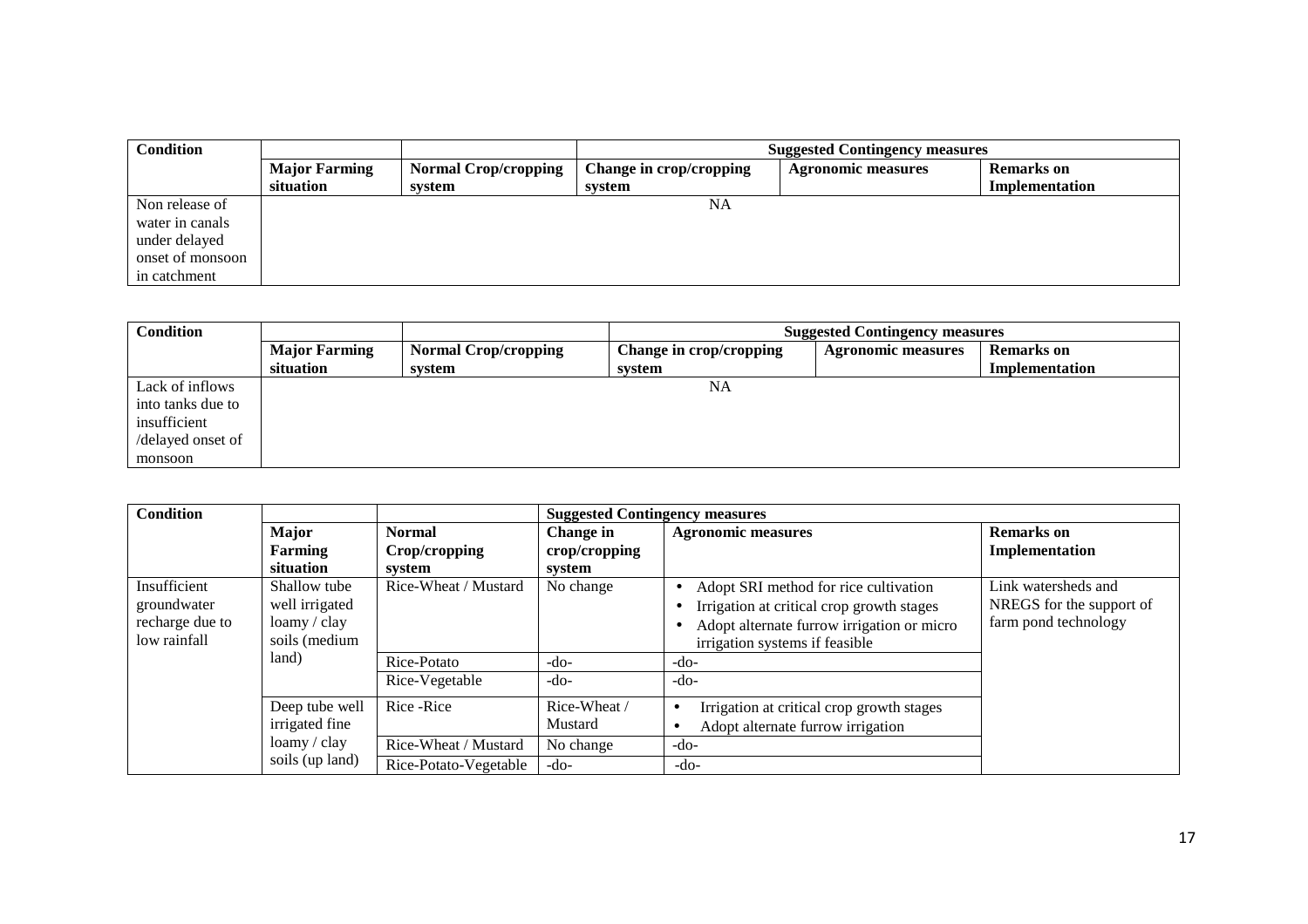**2.2 Unusual rains (untimely, unseasonal etc)** (for both rainfed and irrigated situations)

|              | Condition - Continuous high rainfall in a short span leading to water logging                                                                                                                                    |                                                                                                                                                                      |                                                                                                                                                                                                                                                     |                                                                                                                                                                                                                                                                                       |
|--------------|------------------------------------------------------------------------------------------------------------------------------------------------------------------------------------------------------------------|----------------------------------------------------------------------------------------------------------------------------------------------------------------------|-----------------------------------------------------------------------------------------------------------------------------------------------------------------------------------------------------------------------------------------------------|---------------------------------------------------------------------------------------------------------------------------------------------------------------------------------------------------------------------------------------------------------------------------------------|
| Crop         | <b>Suggested contingency measure</b>                                                                                                                                                                             |                                                                                                                                                                      |                                                                                                                                                                                                                                                     |                                                                                                                                                                                                                                                                                       |
|              | <b>Vegetative stage</b>                                                                                                                                                                                          | <b>Flowering stage</b>                                                                                                                                               | Crop maturity stage                                                                                                                                                                                                                                 | Post harvest                                                                                                                                                                                                                                                                          |
| Rice         | Drain excess water<br>Postpone topdressing N<br>fertilizers till water recedes<br>Transplant the seedlings<br>$\bullet$<br>raisedfrom community<br>nurseries or by splitting the<br>tillers from surviving hills | Drain excess water<br>Apply recommended dose of<br>nutrients (30-50 kg N/ha) after<br>receding of water                                                              | Drain excess water<br>$\bullet$<br>Spray 2% brine solution to<br>$\bullet$<br>prevent premature germination<br>in field<br>Allow the crop to dry completely<br>$\bullet$<br>before harvesting                                                       | Shift produce to safer place<br>$\bullet$<br>Spread the sheaves loosely in<br>$\bullet$<br>the field or field bunds where<br>there is no stagnation<br>Spray 2% brine solution<br>$\bullet$<br>Dry the grain to proper<br>$\bullet$<br>moisture content before<br>bagging and storage |
| Jute         | Drain excess water<br>$\bullet$<br>Take intercultivation at<br>$\bullet$<br>optimum soil moisture<br>condition to loosen and<br>aerate the soil and to control<br>weeds                                          | Drain excess water<br>$\bullet$<br>Take intercultivation at<br>$\bullet$<br>optimum soil moisture<br>condition to loosen and aerate<br>the soil and to control weeds | Drain excess water<br>$\bullet$<br>Allow the crop to dry completely<br>$\bullet$<br>before harvesting                                                                                                                                               | Shift the produce to the safer place                                                                                                                                                                                                                                                  |
| Wheat        | $-do-$                                                                                                                                                                                                           | $-do-$                                                                                                                                                               | $-do-$                                                                                                                                                                                                                                              | Allow the crop to dry<br>$\bullet$<br>completely before harvesting<br>Dry the grain to proper<br>$\bullet$<br>moisture content before<br>bagging and storing storage                                                                                                                  |
| Mustard      | $-do-$                                                                                                                                                                                                           | $-do-$                                                                                                                                                               | $-do-$                                                                                                                                                                                                                                              | $-do-$                                                                                                                                                                                                                                                                                |
| Horticulture |                                                                                                                                                                                                                  |                                                                                                                                                                      |                                                                                                                                                                                                                                                     |                                                                                                                                                                                                                                                                                       |
| Mango        | Drain excess water as soon<br>possible                                                                                                                                                                           | Drain excess water as soon<br>$\bullet$<br>possible<br>Spray carbendazim $@ 1 g/l$<br>$\bullet$                                                                      | Drain excess water as soon<br>$\bullet$<br>possible<br>Spray carbendazim @ 1 g/l<br>$\bullet$<br>Harvest the mature produce on a<br>$\bullet$<br>clear sunny day<br>Fallen fruits may be collected,<br>$\bullet$<br>graded and marketed if feasible | Store fruits in well ventilated<br>$\bullet$<br>temporary structures before<br>marketing<br>Market the fruits as soon as<br>$\bullet$<br>possible                                                                                                                                     |
| Potato       | Drain excess water<br>Postpone topdressing N<br>$\bullet$                                                                                                                                                        | Drain excess water as soon<br>possible                                                                                                                               | Drain excess water as soon<br>$\bullet$<br>possible                                                                                                                                                                                                 |                                                                                                                                                                                                                                                                                       |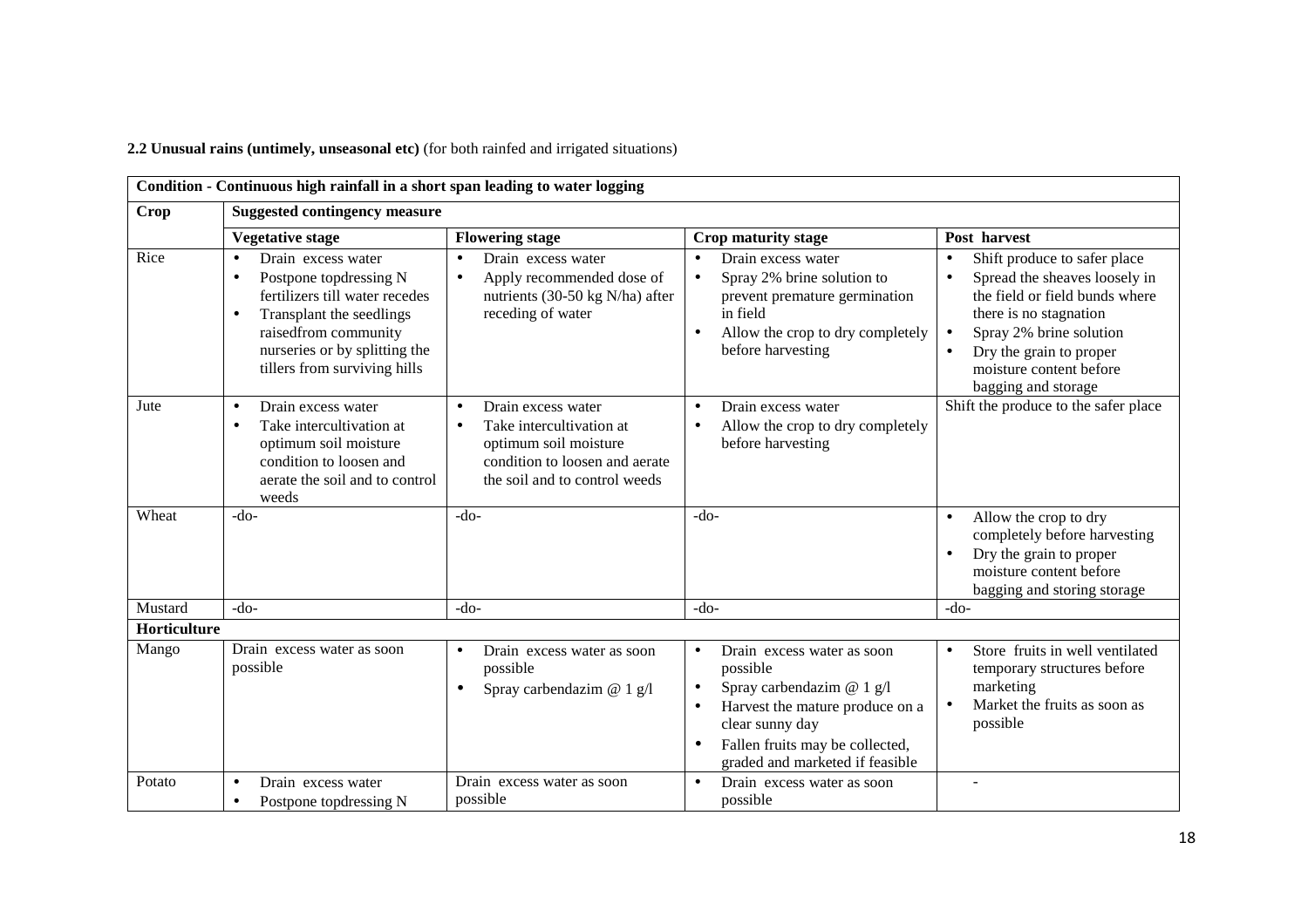|              | fertilizers till water recedes<br>Earthing up to provide good<br>$\bullet$<br>support                                                                      |                                                                                                                                                                      | Spray mancozeb @ 3g/l<br>$\bullet$                                                                                                                                                                                                                   |                                                                                                                                                                                                                                                      |
|--------------|------------------------------------------------------------------------------------------------------------------------------------------------------------|----------------------------------------------------------------------------------------------------------------------------------------------------------------------|------------------------------------------------------------------------------------------------------------------------------------------------------------------------------------------------------------------------------------------------------|------------------------------------------------------------------------------------------------------------------------------------------------------------------------------------------------------------------------------------------------------|
|              | Heavy rainfall with high speed winds in a short span                                                                                                       |                                                                                                                                                                      |                                                                                                                                                                                                                                                      |                                                                                                                                                                                                                                                      |
| Rice         | Drain excess water<br>Postpone topdressing N<br>$\bullet$<br>fertilizers till water recedes                                                                | Drain excess water<br>Postpone topdressing N<br>$\bullet$<br>fertilizers till water recedes                                                                          | Drain excess water<br>$\bullet$<br>Spray 2% brine solution to<br>$\bullet$<br>prevent premature germination<br>in field                                                                                                                              | Spray 2% brine solution to<br>$\bullet$<br>prevent premature germination<br>in field<br>Allow the crop to dry<br>$\bullet$<br>completely before harvesting<br>Dry the grain to proper<br>$\bullet$<br>moisture content before<br>bagging and storage |
| Jute         | Drain excess water<br>Take intercultivation at<br>$\bullet$<br>optimum soil moisture<br>condition to loosen and<br>aerate the soil and to control<br>weeds | Drain excess water<br>$\bullet$<br>Take intercultivation at<br>$\bullet$<br>optimum soil moisture<br>condition to loosen and aerate<br>the soil and to control weeds | Drain excess water<br>$\bullet$<br>Allow the crop to dry completely<br>$\bullet$<br>before harvesting                                                                                                                                                | Shift the produce to the safer place                                                                                                                                                                                                                 |
| Wheat        | $-do-$                                                                                                                                                     | $-do-$                                                                                                                                                               | $-do-$                                                                                                                                                                                                                                               | $-do-$                                                                                                                                                                                                                                               |
| Mustard      | $-do-$                                                                                                                                                     | $-do-$                                                                                                                                                               | $-do-$                                                                                                                                                                                                                                               | $-do-$                                                                                                                                                                                                                                               |
| Horticulture |                                                                                                                                                            |                                                                                                                                                                      |                                                                                                                                                                                                                                                      |                                                                                                                                                                                                                                                      |
| Mango        | Drain excess water as soon<br>possible                                                                                                                     | Drain excess water as soon<br>possible<br>Spray carbendazim@ 1 g/l<br>$\bullet$                                                                                      | Drain excess water as soon<br>$\bullet$<br>possible<br>Spray carbendazim@ $1$ g/l<br>$\bullet$<br>Harvest the mature produce on a<br>$\bullet$<br>clear sunny day<br>Fallen fruits may be collected,<br>$\bullet$<br>graded and marketed if feasible | Store fruits in well ventilated<br>$\bullet$<br>temporary structures before<br>marketing<br>Market the fruits as soon as<br>$\bullet$<br>possible                                                                                                    |
| Potato       | Drain excess water<br>$\bullet$<br>Postpone topdressing N<br>fertilizers till water recedes<br>Earthing up to provide good<br>support                      | Drain excess water<br>$\bullet$                                                                                                                                      | Drain excess water as soon<br>$\bullet$<br>possible<br>Spray mancozeb @ 3g/l<br>$\bullet$                                                                                                                                                            |                                                                                                                                                                                                                                                      |
|              |                                                                                                                                                            |                                                                                                                                                                      |                                                                                                                                                                                                                                                      |                                                                                                                                                                                                                                                      |
| Rice         | Outbreak of pests and diseases due to unseasonal rains<br>Protection against leaf                                                                          | Protect against sheath blight with                                                                                                                                   | Protect against neck blast/false smut                                                                                                                                                                                                                |                                                                                                                                                                                                                                                      |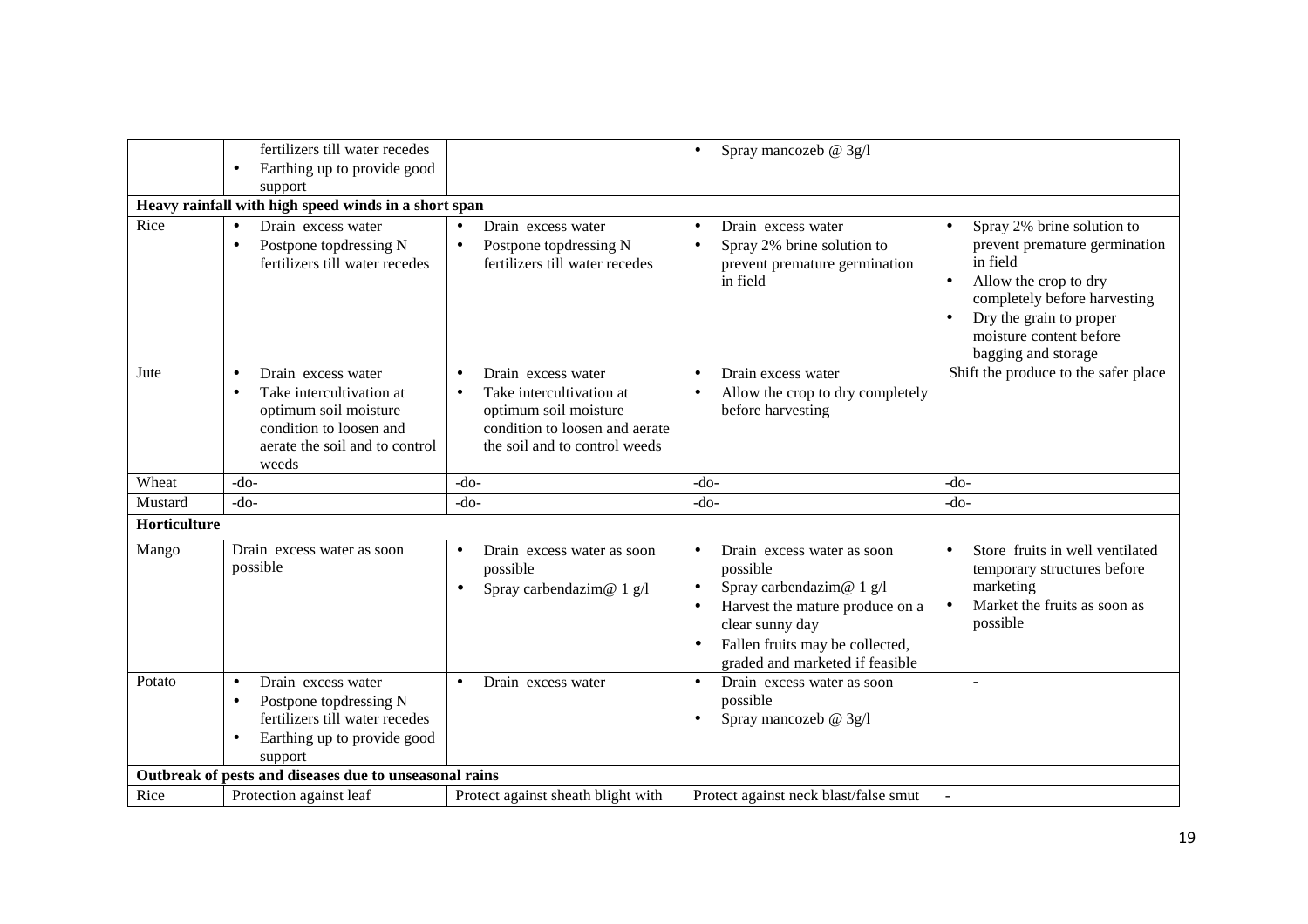|                     | blast/Sheath blight with<br>tricyclazole $\omega$ 0.5 g/l of water                                                        | hexaconazole $@1m1/1$ of water or<br>edphenphos $@1$ ml of water.                                                               | or to prevent seed disculouration /<br>grain spot with carbendezim@1 $g/l$<br>of water                                       |                                                                                        |
|---------------------|---------------------------------------------------------------------------------------------------------------------------|---------------------------------------------------------------------------------------------------------------------------------|------------------------------------------------------------------------------------------------------------------------------|----------------------------------------------------------------------------------------|
| <b>Horticulture</b> |                                                                                                                           |                                                                                                                                 |                                                                                                                              |                                                                                        |
| Potato              | $Spray$ metalaxyl + mancozeb<br>mixture $@$ 2.5 g/l twice at 7 days<br>interval to protect against late<br>blight disease | $Spray$ metalaxyl + mancozeb<br>mixture $\omega$ 2.5 g/l twice at 10 days<br>interval to protect against late<br>blight disease | $Spray$ metalaxyl + mancozeb mixture<br>$\omega$ 2.5 g/l twice at 10 days interval to<br>protect against late blight disease | Shift produce to safer place<br>Severely infested produce is<br>unfit for seed purpose |

## **2.3 Floods**

|      | Condition - Transient water logging/ partial inundation & Continuous submergence for more than 2 days |                         |                                                                                                                                                                                                                       |                                                                                                                                                                                                                                                          |  |  |  |
|------|-------------------------------------------------------------------------------------------------------|-------------------------|-----------------------------------------------------------------------------------------------------------------------------------------------------------------------------------------------------------------------|----------------------------------------------------------------------------------------------------------------------------------------------------------------------------------------------------------------------------------------------------------|--|--|--|
| Crop | <b>Suggested contingency measure</b>                                                                  |                         |                                                                                                                                                                                                                       |                                                                                                                                                                                                                                                          |  |  |  |
|      | Seedling / nursery stage                                                                              | <b>Vegetative stage</b> | <b>Reproductive stage</b>                                                                                                                                                                                             | At harvest                                                                                                                                                                                                                                               |  |  |  |
| Rice | Drain excess water                                                                                    | Drain excess water      | Plan for alternate crops like Kalai,<br>Mustard, Wheat, Lentil, Potato,<br>Gram, Maize and Boro paddy<br>For early flood, supply of<br>seed/fertilizer minikit as follows:<br>Paddy seed@5 kg/kit, Urea @10<br>kg/kit | Early harvest<br>Drain out excess water<br>Spray 2% brine solution to<br>prevent premature<br>germination in field<br>Allow the crop to dry<br>completely before harvesting<br>Dry the grain to proper<br>moisture content before<br>bagging and storage |  |  |  |

## **2.4 Extreme events: Heat wave / Cold wave/Frost/ Hailstorm /Cyclone Not applicable**

| <b>Extreme event type</b> | <b>Suggested contingency measure</b> |                         |                           |            |  |
|---------------------------|--------------------------------------|-------------------------|---------------------------|------------|--|
|                           | Seedling / nursery stage             | <b>Vegetative stage</b> | <b>Reproductive stage</b> | At harvest |  |
| <b>Heat Wave</b>          | NA                                   |                         |                           |            |  |
| Cold wave                 | <b>NA</b>                            |                         |                           |            |  |
| Frost                     | <b>NA</b>                            |                         |                           |            |  |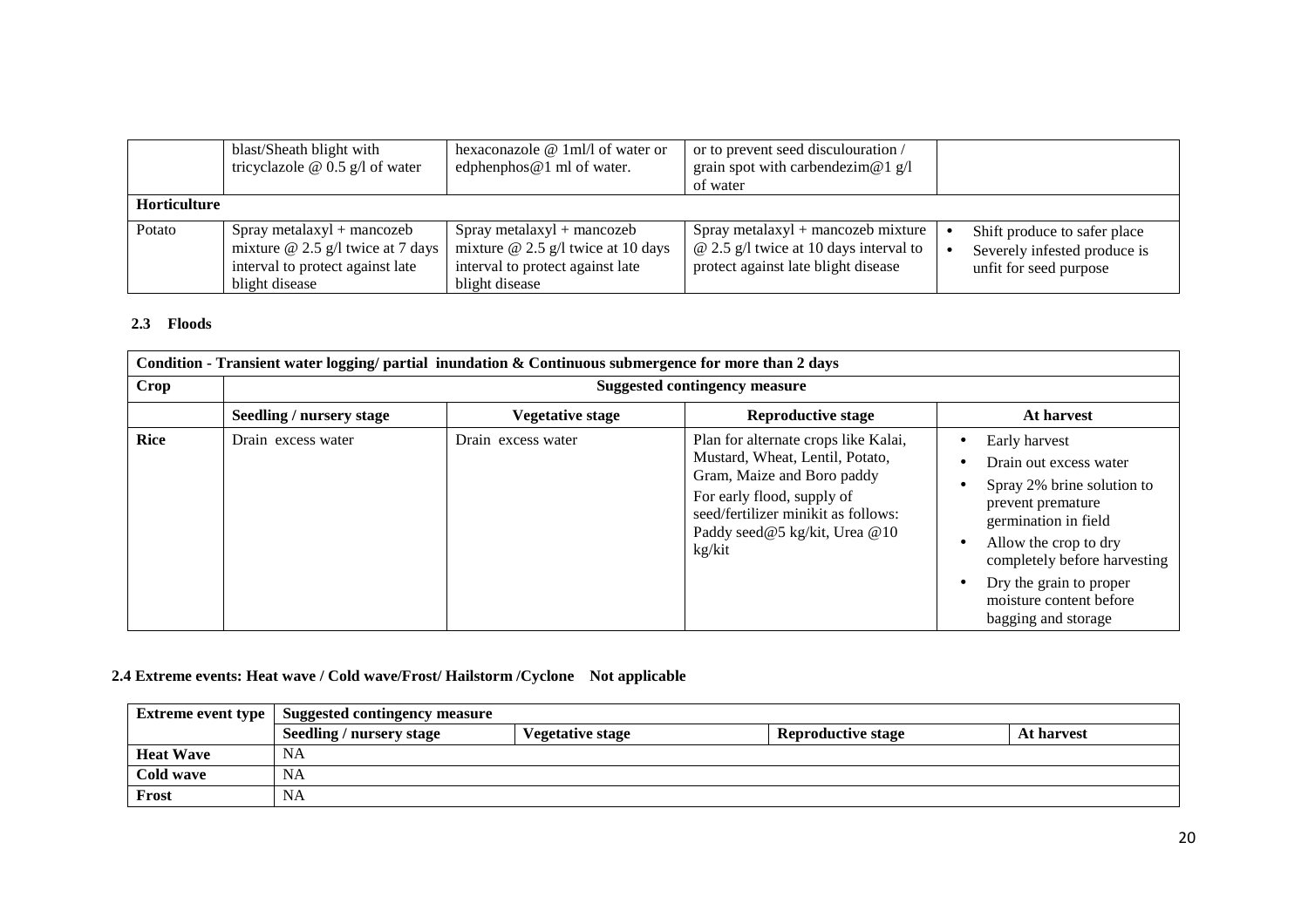| Hailstorm                     | <b>NA</b>                                    |
|-------------------------------|----------------------------------------------|
| $\alpha$ vclone               | <b>NA</b>                                    |
| <b>Sea</b><br>water intrusion | <b>NA</b><br>the contract of the contract of |

## **2.5 Contingent strategies for Livestock, Poultry & Fisheries**

#### **2.5.1. Livestock**

|                               | <b>Suggested contingency measures</b>   |                                         |                                           |  |
|-------------------------------|-----------------------------------------|-----------------------------------------|-------------------------------------------|--|
|                               | <b>Before the event</b>                 | During the event                        | After the event                           |  |
| <b>Drought</b>                |                                         |                                         |                                           |  |
| Feed and fodder availability  | Preserve the surplus feeds and fodder   | Provide, hay, silage and urea straw     | Grow drought tolerant fodder variety in   |  |
|                               | through hay and silage making           | treated feed to dairy animals           | barren land to meet crisis                |  |
| Drinking water                | Store hygienic drinking water and make  | Provide fresh water and green fodder    | Supply adequate fresh water to avoid heat |  |
|                               | silage of fodder to retain water        | as silage to reduce the water intake    | strokes                                   |  |
| Health and disease management | Vaccination of dairy animals against    | Keep animal in cool place to avoid heat | Give antistress drug and preventive       |  |
|                               | infectious diseases.                    | stress and strokes.                     | medicinal supplement to dairy animals.    |  |
| <b>Floods</b>                 |                                         |                                         |                                           |  |
| Feed and fodder availability  | Store the feed and fodder in upland     | Avoid damp and moldy feed and           | Dry the stored dampy feeds and fodder     |  |
|                               | through silage                          | fodder to dairy animals.                | before feeding to dairy animals.          |  |
| Drinking water                | Store hygienic drinking water for dairy | Provide hygienic and chlorinated water  | Supply chlorinated fresh water to avoid   |  |
|                               | animals                                 | to dairy animals.                       | dihorea and dysentery to dairy animals.   |  |
| Health and disease management | Vaccination of dairy animals against    | Keep the animals in upland areas to     | Provide preventive anti diahorea vitamin  |  |
|                               | infectious diseases.                    | avoid drowning.                         | supplement.                               |  |
| Cyclone                       |                                         |                                         |                                           |  |
| Heat wave and cold wave       | $\overline{\phantom{a}}$                |                                         |                                           |  |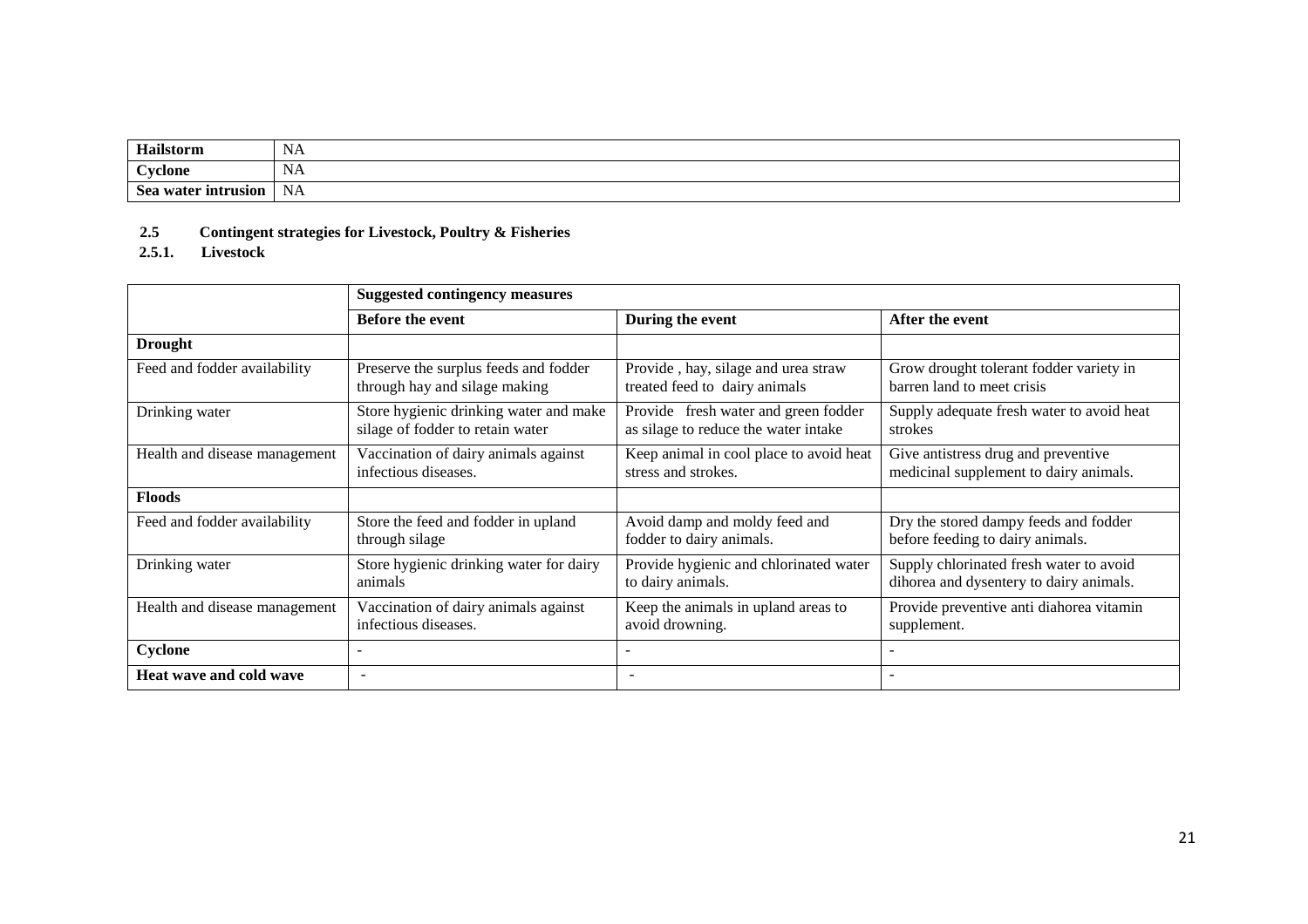# **2.5.2 Poultry**

|                                   | <b>Suggested contingency measures</b>                       |                                                                            |                                                       | Convergence/linkages with ongoing<br>programs, if any |
|-----------------------------------|-------------------------------------------------------------|----------------------------------------------------------------------------|-------------------------------------------------------|-------------------------------------------------------|
|                                   | <b>Before the event</b>                                     | During the event                                                           | After the event                                       |                                                       |
|                                   |                                                             |                                                                            |                                                       |                                                       |
| <b>Drought</b>                    |                                                             |                                                                            |                                                       |                                                       |
| Shortage of feed ingredients      | Preserve the surplus feed<br>ingredient of concentrate feed | Provide the low cost CF with<br>locally available resources                | $\omega$                                              |                                                       |
| Drinking water                    | Store plenty of fresh water                                 | Supply stored fresh and<br>chlorinated water                               | ÷,                                                    | $\overline{\phantom{a}}$                              |
| Health and disease management     | Vaccination of poultry against<br>infectious diseases       | Keep birds in cool and shady<br>place to avoid heat strokes<br>and stress. | Give anti stress drug<br>and medicinal<br>supplement. | $\overline{a}$                                        |
| <b>Floods</b>                     |                                                             |                                                                            |                                                       | $\blacksquare$                                        |
| Shortage of feed ingredients      | $-do$ -                                                     | $-do -$                                                                    | $-do$ -                                               | $\blacksquare$                                        |
| Drinking water                    | $-do$ -                                                     | $-do -$                                                                    | - do -                                                | $\overline{\phantom{a}}$                              |
| Health and disease management     | - do -                                                      |                                                                            | $-do$ -                                               | $\overline{\phantom{a}}$                              |
| Cyclone                           |                                                             | $\overline{a}$                                                             |                                                       | $\blacksquare$                                        |
| Shortage of feed ingredients      | $-do -$                                                     | $-do -$                                                                    | - do -                                                | $\overline{\phantom{a}}$                              |
| Drinking water                    | $-do$ -                                                     | $-do$ -                                                                    | - do -                                                | ٠                                                     |
| Health and disease management     | $-do$ -                                                     | $-do -$                                                                    | - do -                                                | $\overline{\phantom{a}}$                              |
| Heat wave and cold wave           |                                                             |                                                                            |                                                       | $\overline{\phantom{a}}$                              |
| Shelter/environment<br>management | - do -                                                      | $-do$ -                                                                    | - do -                                                | $\overline{\phantom{0}}$                              |
| Health and disease management     | $-do-$                                                      | $-do -$                                                                    | $-do$ -                                               | $\overline{\phantom{a}}$                              |
|                                   |                                                             |                                                                            |                                                       |                                                       |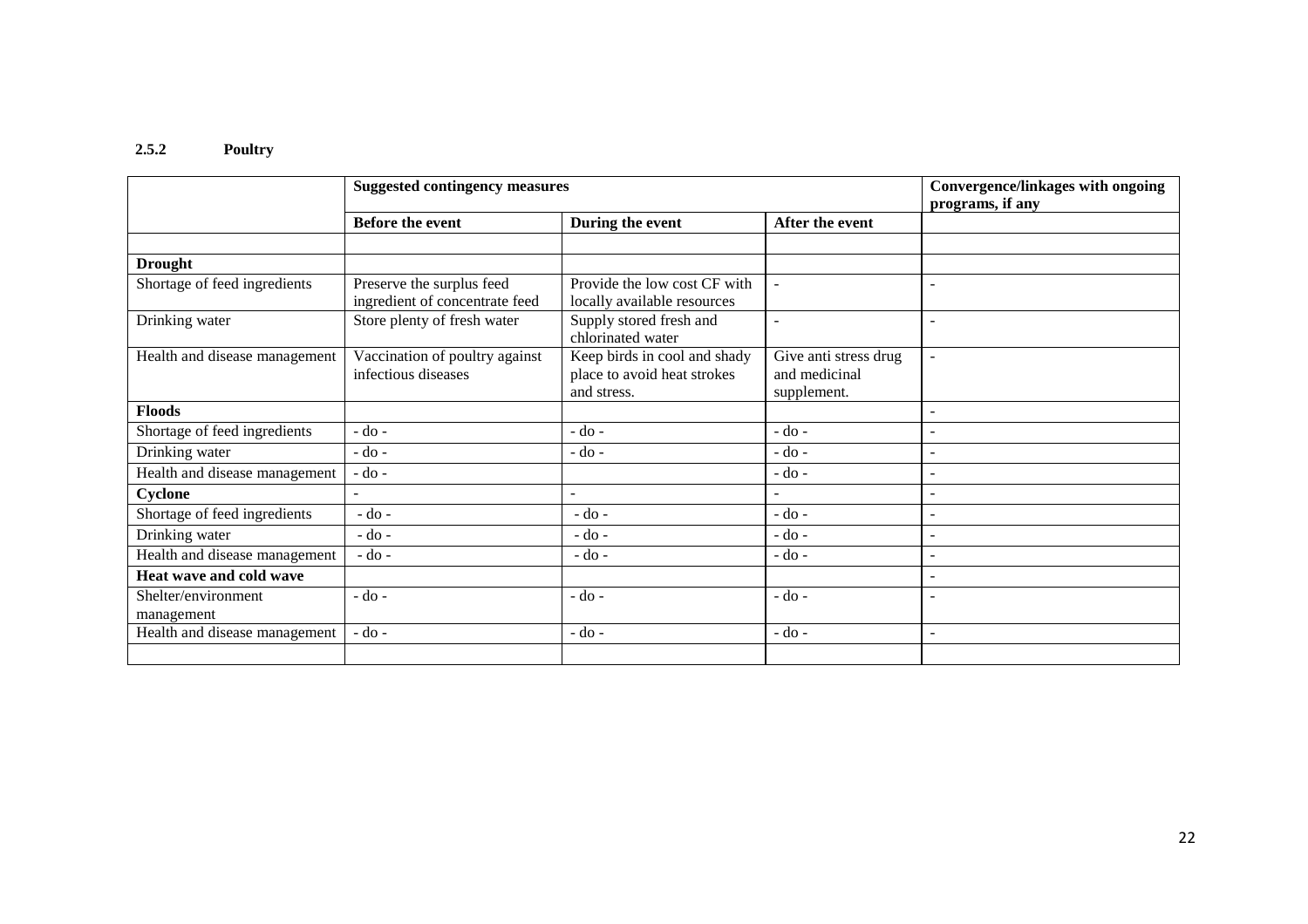## **2.5.3 Fisheries/ Aquaculture**

|                                                          | <b>Suggested contingency measures</b>                       |                          |                                             |  |
|----------------------------------------------------------|-------------------------------------------------------------|--------------------------|---------------------------------------------|--|
|                                                          | <b>Before the event</b>                                     | During the event         | After the event                             |  |
| 1) Drought                                               |                                                             |                          |                                             |  |
| <b>B.</b> Aquaculture                                    |                                                             |                          |                                             |  |
| (i) Shallow water in ponds due                           | Reduce stocking density & harvesting                        | Apply KMNO4              | Supply water from other ponds and water     |  |
| to insufficient rains/inflow                             | fish                                                        |                          | sources.                                    |  |
| 2) Floods                                                |                                                             |                          |                                             |  |
| <b>B.</b> Aquaculture                                    |                                                             |                          |                                             |  |
| (i) Inundation with flood water                          | Harvesting fish or reduce stocking density<br>& pen erected | Netting and keep in cage | Application of lime                         |  |
| (ii) Water contamination and<br>changes in water quality | Application of lime@200kg/hawater body                      | Netting and keep in cage | Application of lime@200kg/hawater<br>body   |  |
| (iii) Health and diseases                                | Application of CIFAX@1 lit/ha-m of<br>water                 |                          | Application of CIFAX@1 lit/ha-m of<br>water |  |
| (iv) Loss of stock and inputs<br>(feed, chemicals etc)   | Feed and chemicals should be stocked in<br>room with care.  | ÷,                       | Purchase low cost input                     |  |
| $\overline{(v)}$ Infrastructure damage                   | Keep in concrete house or protected area.                   | $\overline{a}$           | Repair infrastructure                       |  |
| (pumps, aerators, huts etc)                              |                                                             |                          |                                             |  |
| (vi) Any other                                           |                                                             |                          |                                             |  |
| 3. Cyclone / Tsunami                                     |                                                             |                          |                                             |  |
| B. Aquaculture                                           |                                                             |                          |                                             |  |
| (i) Overflow / flooding of                               | Harvesting or reducing stocking density,                    |                          | Application of lime                         |  |
| ponds                                                    | dyke may be constructed.                                    |                          |                                             |  |
| (ii) Changes in water quality                            |                                                             |                          | $\overline{a}$                              |  |
| (fresh water / brackish water)                           |                                                             |                          |                                             |  |
| ratio)                                                   |                                                             |                          |                                             |  |
| (iii) Health and diseases                                | Application of CIFAX or lime                                |                          | Application of CIFAX or lime                |  |
| (vi) Any other                                           | $\sim$                                                      | $\overline{\phantom{a}}$ | $\blacksquare$                              |  |
| 4. Heat wave and cold wave                               |                                                             |                          |                                             |  |
| <b>B</b> . Aquaculture                                   |                                                             |                          |                                             |  |
| (i) Changes in pond<br>environment (water quality)       | Application of lime, stop manuring                          | $\overline{a}$           | Application of lime, harvesting fish        |  |